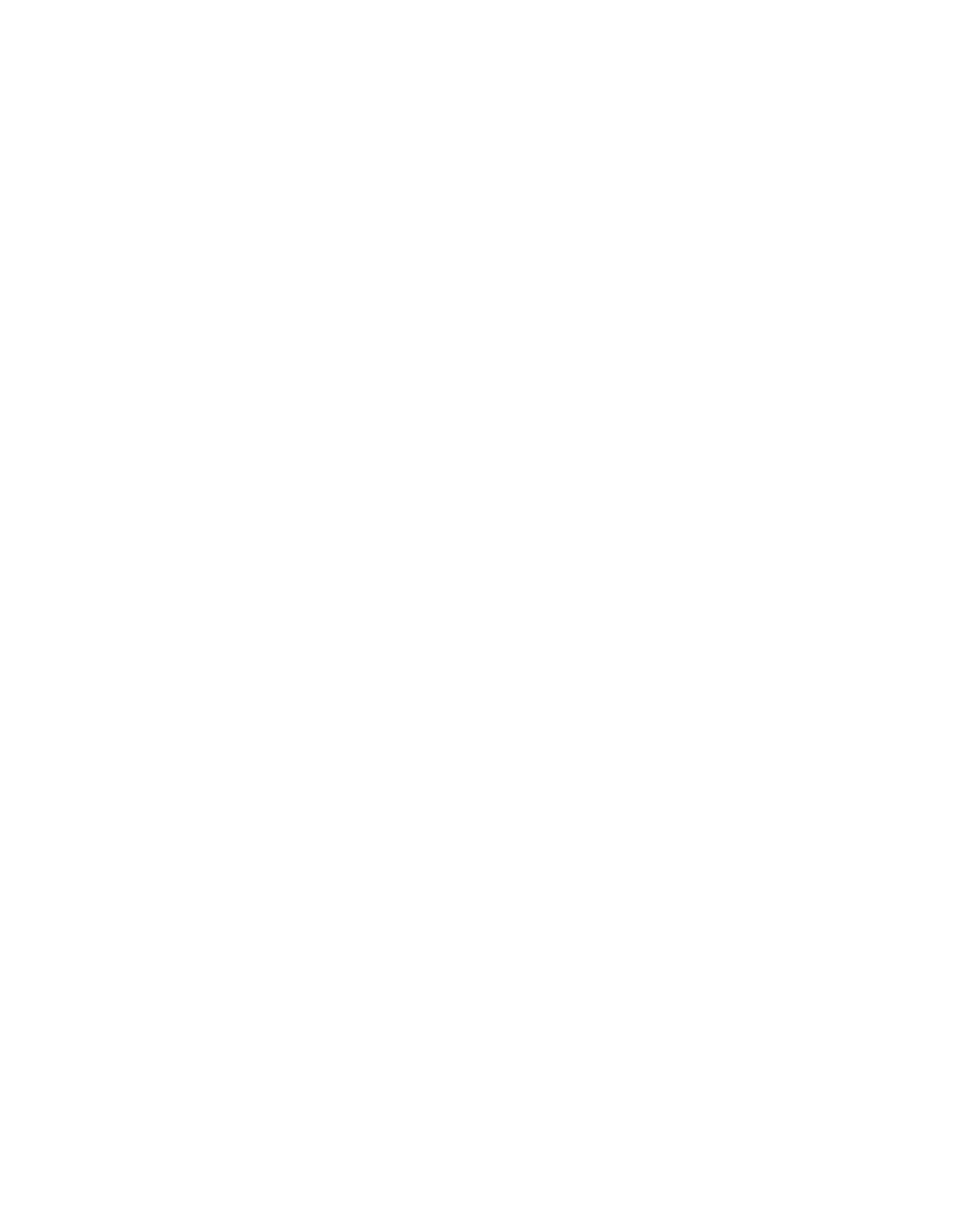### **INTRODUCTION**

The statutory mission of the Maine Bureau of Financial Institutions (Bureau), as set forth in 9-B M.R.S. § 111, is to ensure the strength, stability and efficiency of the financial institutions it regulates, encourage the development and expansion of financial services, ensure reasonable and orderly competition, protect consumers against unfair practices, provide consumer education, and encourage the development of economically sound credit practices.

In 2021, the Bureau provided regulatory supervision to 42 state-chartered financial institutions, including 17 banks, 12 credit unions, and 13 limited purpose banks consisting of 12 nondepository trust companies and one merchant bank. As of June 30, 2021, assets held by Maine state-chartered institutions supervised by the Bureau totaled approximately \$31.60 billion. Maine state-chartered banks (including limited purpose banks) recorded \$28.45 billion in assets, representing a year-over-year increase of 2.98 billion, or 11.7%. Maine state-chartered credit unions recorded \$3.15 billion in assets, representing a yearover-year increase of \$416 million, or 15.2%.

The Bureau's two distinct divisions are responsible for the administration of the Maine Consumer Credit Code (Title 9-A) and the Maine Banking Code (Title 9-B). The Research, Administration, and Legal Affairs Division issues regulatory guidance, promulgates rules, responds to consumer complaints, reviews and processes applications to charter new financial institutions or merge existing institutions, and interacts with the Maine Legislature during legislative sessions. The Supervision and Examination Division conducts periodic on-site examinations of each state-chartered financial institution to evaluate financial strength, risk management processes, and compliance with state and federal laws and regulations. Bureau examiners conduct onsite safety and soundness, compliance, trust, information technology, Bank Secrecy Act/ Anti Money Laundering, and holding company examinations.

During the twelve-month period from November 1, 2020 to October 31, 2021, the Bureau received and processed 29 applications and notifications. Among these applications and notifications, 17 were related to branching activity, three were notifications of interstate mergers of financial institutions, one was for a merger of a Maine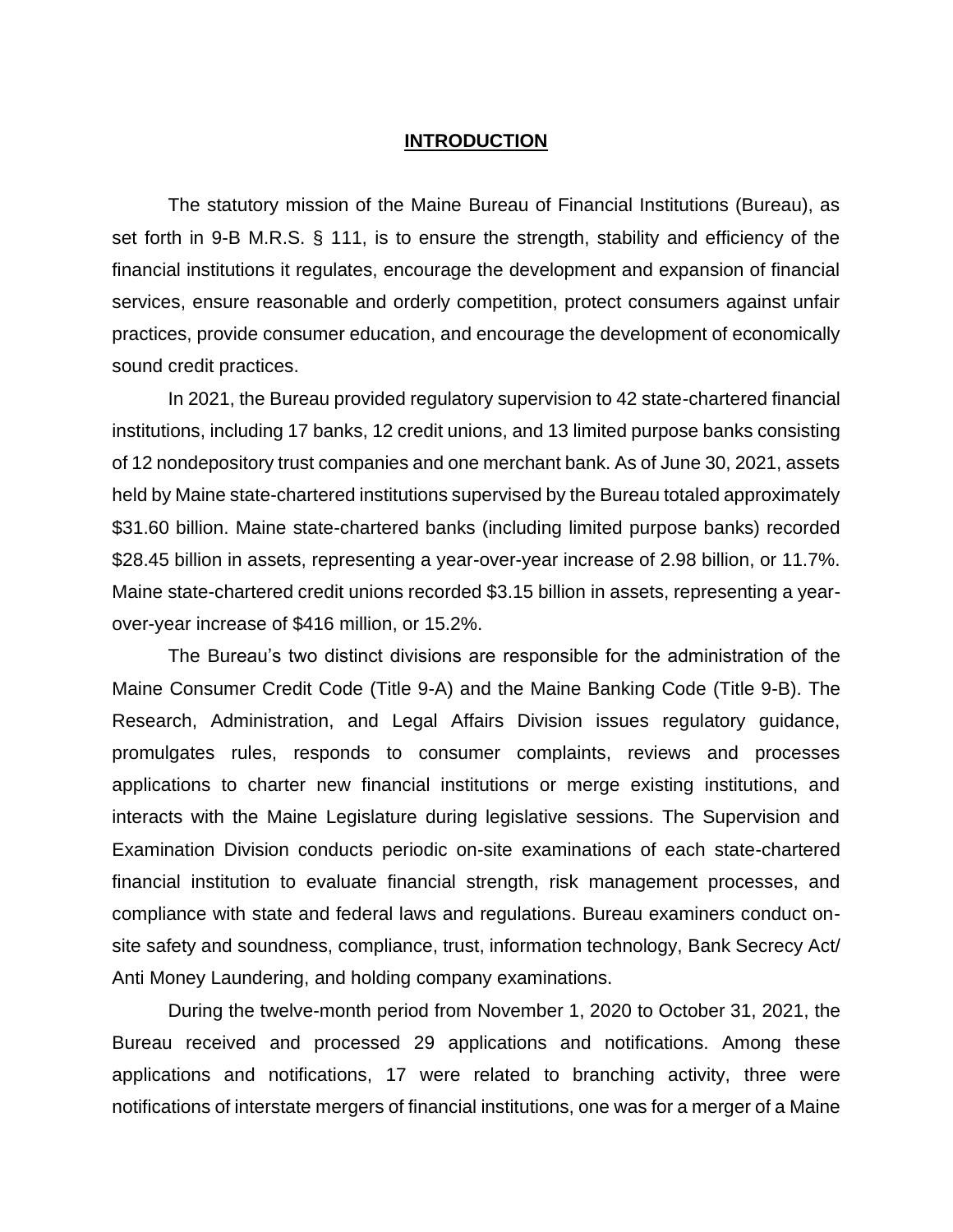federal credit union into a Maine state-chartered credit union, and two were notices from state-chartered banks to engage in a closely related activity. Also, two applications processed were to acquire control of Maine nondepository trust companies.

The Bureau dedicates resources to consumer outreach and complaint mediation. During the fiscal year ending 2021, the Bureau's Consumer Outreach Specialist responded to 425 consumer complaints and inquiries, of which 190 required Bureau intervention. Complaints involved deposit account activities, fee disputes, consumer loans and credit cards. In addition to responding to consumer complaints, the Bureau actively monitors the latest scam and data breach activity, informing consumers and financial institutions of the illicit activity when appropriate through targeted email distribution lists and press releases. The Consumer Outreach Specialist also participated in outreach events related to financial services, including a virtual seminar for financial institution tellers hosted by a local adult education program.

With the emergence of the novel coronavirus in 2020, the Bureau shifted many functions to a virtual work environment. Remote examinations of financial institutions continued in 2021, mirroring the remote operations of the Federal Deposit Insurance Corporation (FDIC) and the National Credit Union Administration (NCUA). In addition, consumer outreach functions continued with minimal interruptions, though in-person meetings, outreach events, and trainings remained limited.

The following report contains summary financial data for financial institutions doing business in Maine. It includes information on assets, deposits/shares, and loans as well as office and branch location information. While this Annual Report should be helpful as a point-in-time resource for data on financial institutions, the Bureau's website [\(http://www.maine.gov/pfr/financialinstitutions/\)](http://www.maine.gov/pfr/financialinstitutions/) continues to provide access to both current and archived information.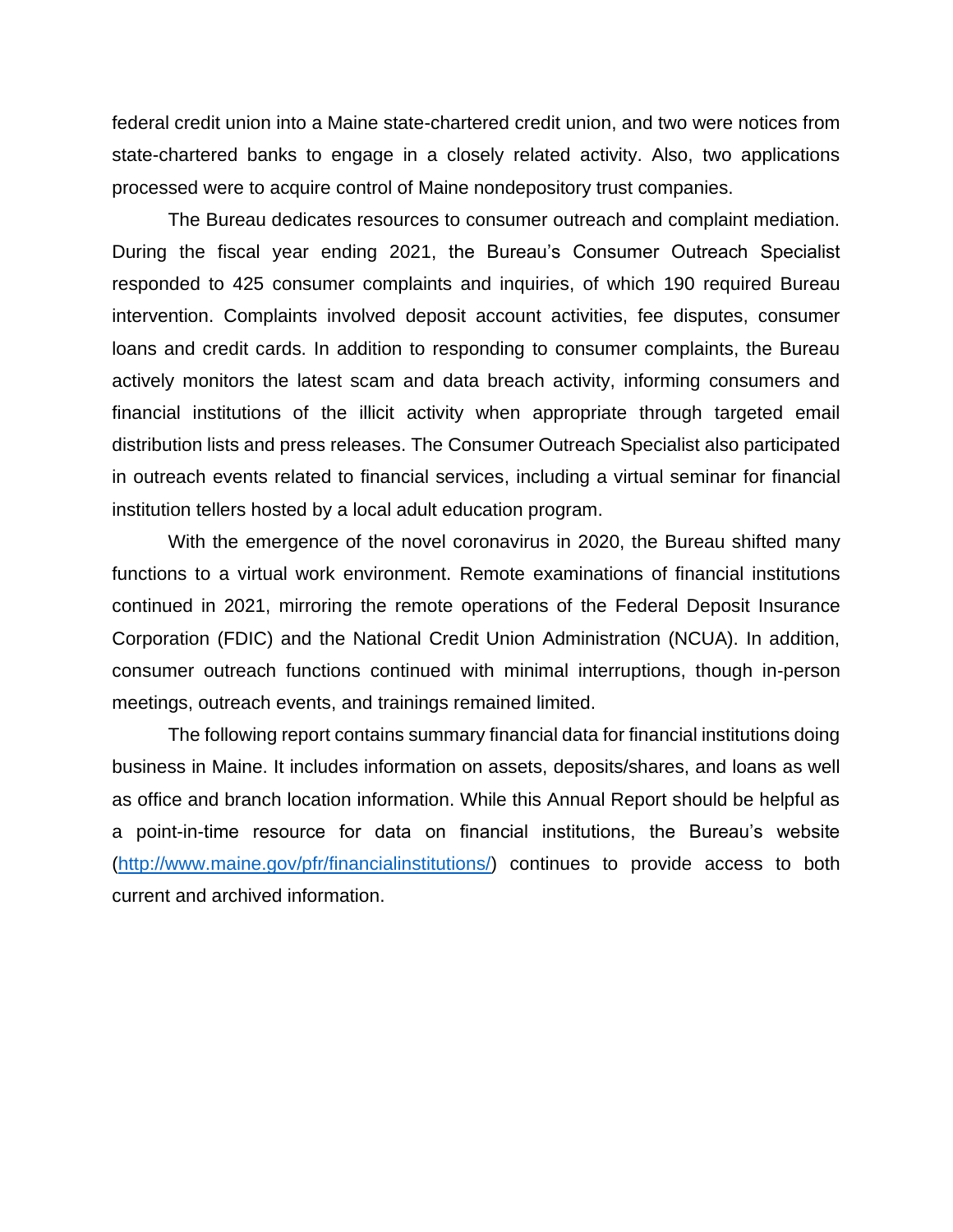## **TABLE OF CONTENTS**

| <b>SECTION I</b>   |                                                                                                                                                                                                                                                                                      |
|--------------------|--------------------------------------------------------------------------------------------------------------------------------------------------------------------------------------------------------------------------------------------------------------------------------------|
| <b>SECTION II</b>  | <b>APPLICATIONS</b>                                                                                                                                                                                                                                                                  |
| <b>SECTION III</b> | <b>CONSUMER OUTREACH</b>                                                                                                                                                                                                                                                             |
| <b>SECTION IV</b>  | <b>FINANCIAL INSTITUTION DATA</b><br>• SUMMARY OF FINANCIAL INSTITUTIONS AUTHORIZED TO DO BUSINESS<br>ASSETS, DEPOSITS/SHARES AND LOANS BY FACILITY TYPE<br>ASSETS, DEPOSITS/SHARES AND LOANS BY FINANCIAL INSTITUTION9<br>MAINE-CHARTERED FINANCIAL INSTITUTIONS OFFICE LOCATIONS21 |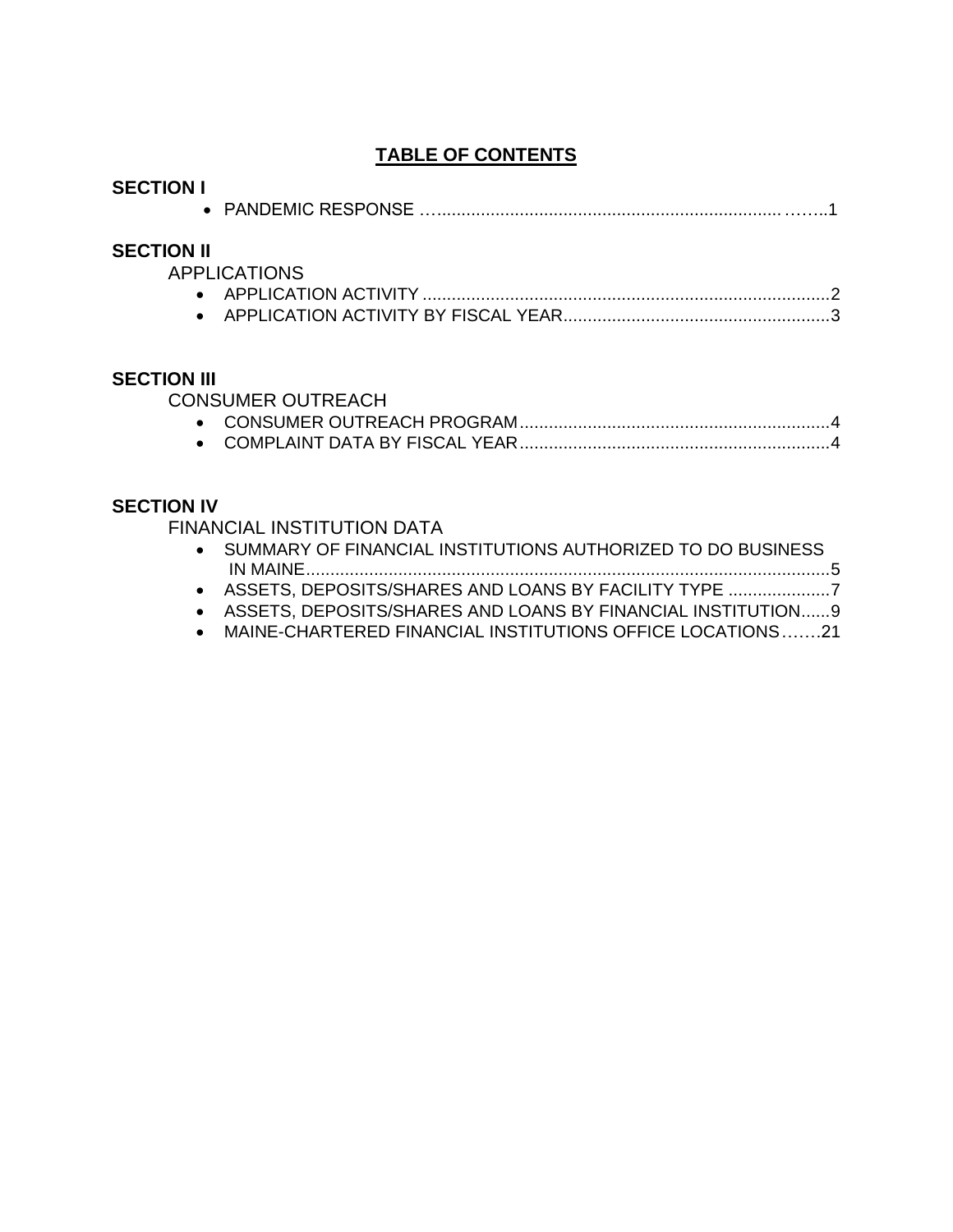## SECTION I PANDEMIC RESPONSE

As part of a larger state government response to the coronavirus pandemic, in March of 2020 the Bureau moved examinations and many services to a remote work environment. Remote examinations continued in 2021, consistent with the supervisory activities of the Federal Deposit Insurance Corporation and the National Credit Union Administration. Bureau staff are provided with the necessary resources to work remotely and conduct operations with minimal disruption. All Bureau services, with the exception of in-person meetings, remain available to consumers and financial institutions.

In 2021, the Bureau assisted the130th Maine Legislature address pandemic related issues. Specifically, the Bureau testified in support of LD 1320: An Act To Allow Maine Shareholders of Banks and Members and Corporators of Credit Unions To Hold Virtual Meetings. That emergency legislation became law upon signature by the Governor on June 14, 2021, and amended the Maine Banking Code and the Maine Busines Corporations Act to allow corporators, members, and proxy holders of mutual banks, shareholders and proxy holders of investor owned banks, and members of credit unions to hold meetings remotely and to participate in meetings by remote means.

The Bureau conducts regular financial reviews of Maine institutions in an effort to evaluate their response to pandemic related challenges. In addition, the Bureau leverages its membership in trade associations, including the Conference of State Bank Supervisors (CSBS) and the National Association of State Credit Union Supervisors (NASCUS), to stay informed of issues facing Maine institutions.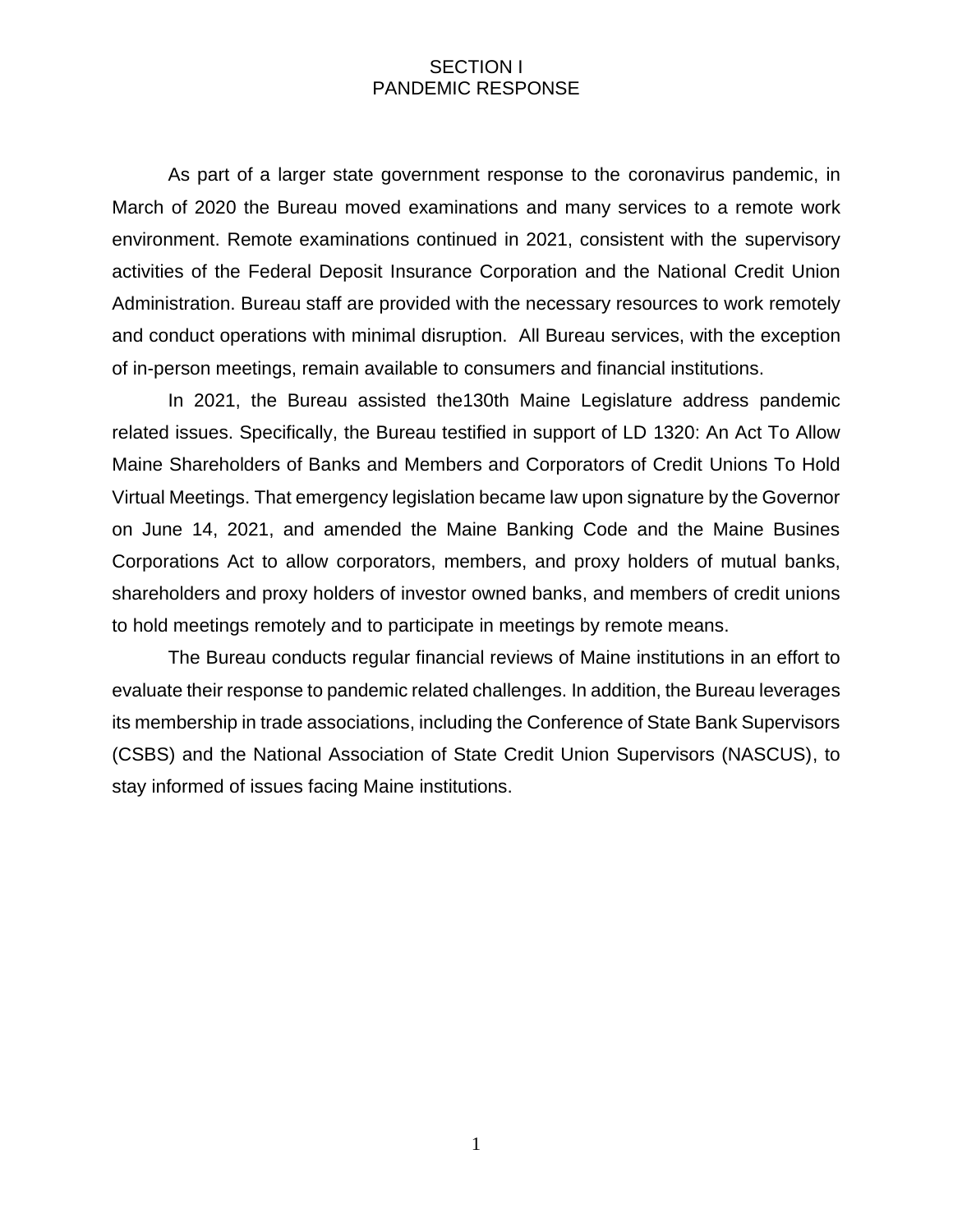## SECTION II APPLICATION ACTIVITY

Pursuant to Maine law, financial institutions are required to submit an application or provide notice to the Bureau prior to chartering new institutions and before existing institutions may branch, merge, acquire other organizations, or engage in certain business activities.

Over the twelve-month period from November 1, 2020 to October 31, 2021, application activity for Maine's state-chartered financial institutions focused primarily on branching activity, accounting for 17 of the 29 applications and notifications processed. Maine's state-charted financial institutions established eight new branches, six located in Maine and two located in the State of New Hampshire. Further, a nationally-chartered financial institution notified the Bureau of its intent to establish a branch in the State of Maine. Maine's state-chartered financial institutions engaged in the following: a) closed four branches, which were located in Bangor, Brunswick, Harrison, and Portland; b) consolidated three branches, which were located in Orono, Portland, and Waterville; and c) relocated a branch in Scarborough. Maine state-chartered financial institutions also established (or will soon establish) five branches in Cumberland county (Brunswick, Portland, Windham, and two in Westbrook), one branch in Penobscot county (Brewer), and three branches located out-of-state.

The Bureau processed an application to merge Midcoast Federal Credit Union with and into Maine State Credit Union, which was later withdrawn by the applicants. The Bureau also processed three interstate notifications to merge financial institutions, including: a) Illinois-based Deere Employees Credit Union to acquire Infinity Federal Credit Union, b) New Hampshire-based Charter Trust Company to acquire Bar Harbor Trust Services, and c) New York-based M&T Bank to acquire Peoples' United Bank. Other application activity included: two notices from state-chartered banks to engage in a closely related activity, a Change in Control application from Morgan Stanley to acquire indirect control of Eaton Vance Trust Company, and a two-part application whereby the applicant Clearstead Advisors, LLC first applied to charter a nondepository trust company and then applied to acquire substantially all of the assets of Atlantic Trust, LLC. a Maine nondepository trust company. Atlantic Trust, LLC subsequently changed its name to Eastern Seaboard, LLC effective July 1, 2021 and filed for voluntary liquidation through

2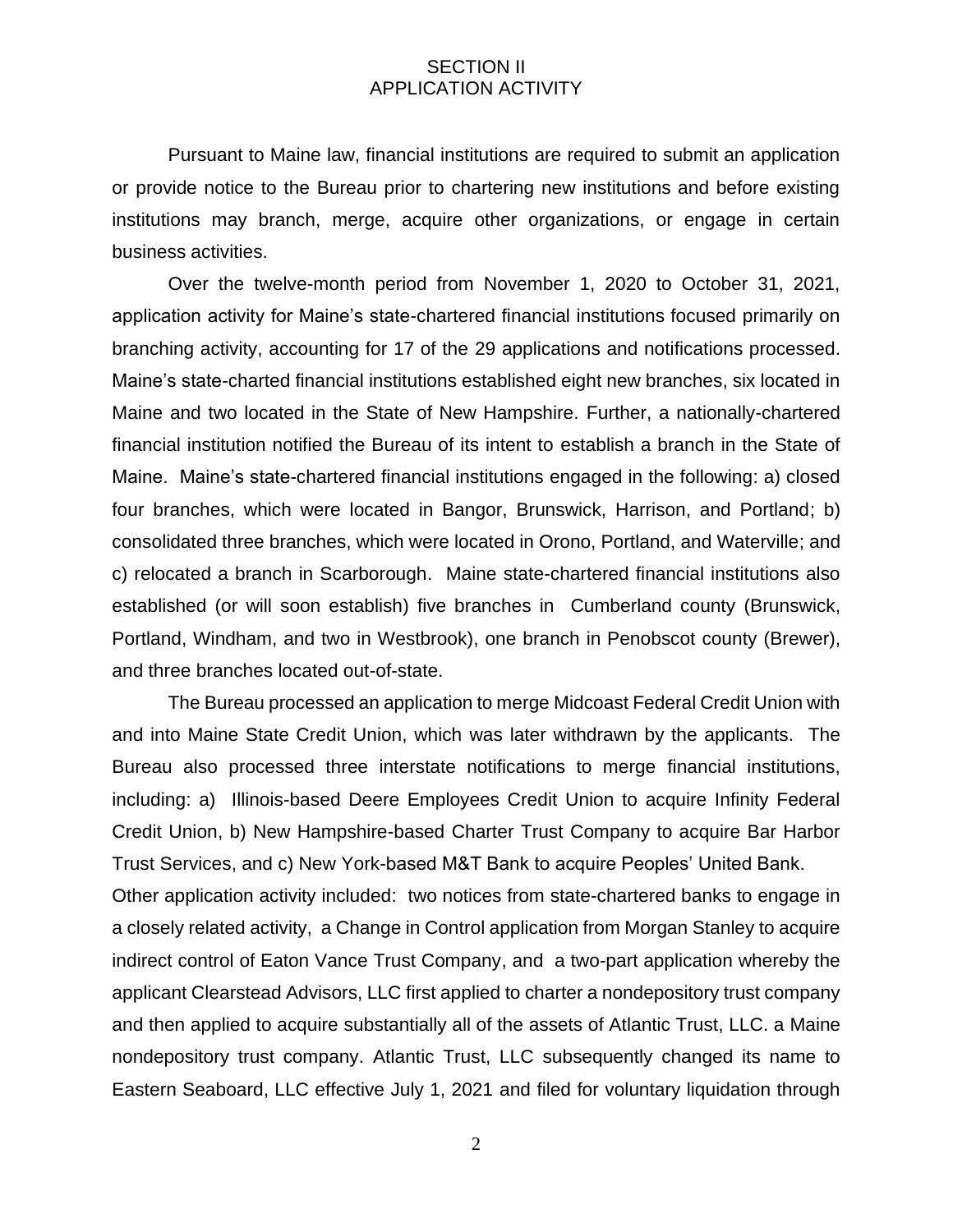## SECTION II APPLICATION ACTIVITY

the Maine Superior Court. Eastern Seaboard, LLC was dissolved and its charter terminated effective December 24, 2021.

Below is a table detailing the application activity over the twelve-month period from November 1, 2020 to October 31, 2021, as compared to the application activity for the previous four reporting periods.

|                                            | 11/01/16-      | 11/01/17-      | 11/01/18-      | 11/01/19-      | 11/01/20-      |
|--------------------------------------------|----------------|----------------|----------------|----------------|----------------|
|                                            | 10/31/17       | 10/31/18       | 10/31/19       | 10/31/20       | 10/31/21       |
| <b>Establish Mutual Holding</b><br>Company |                | $\overline{0}$ | 0              | $\overline{0}$ | $\mathbf 0$    |
| <b>Mergers &amp; Acquisitions</b>          | $\overline{2}$ |                | $\overline{2}$ | 3              | $\overline{4}$ |
| <b>Branch Establishment</b>                | 6              | 6              | 4              | 8              | 9              |
| <b>Branch Relocation</b>                   | 4              | 3              | 3              | $\overline{0}$ |                |
| <b>Branch Closing</b>                      | 7              | 4              | 12             | 3              | 7              |
| <b>Other</b>                               | 0              |                | 4              | 5              | 8              |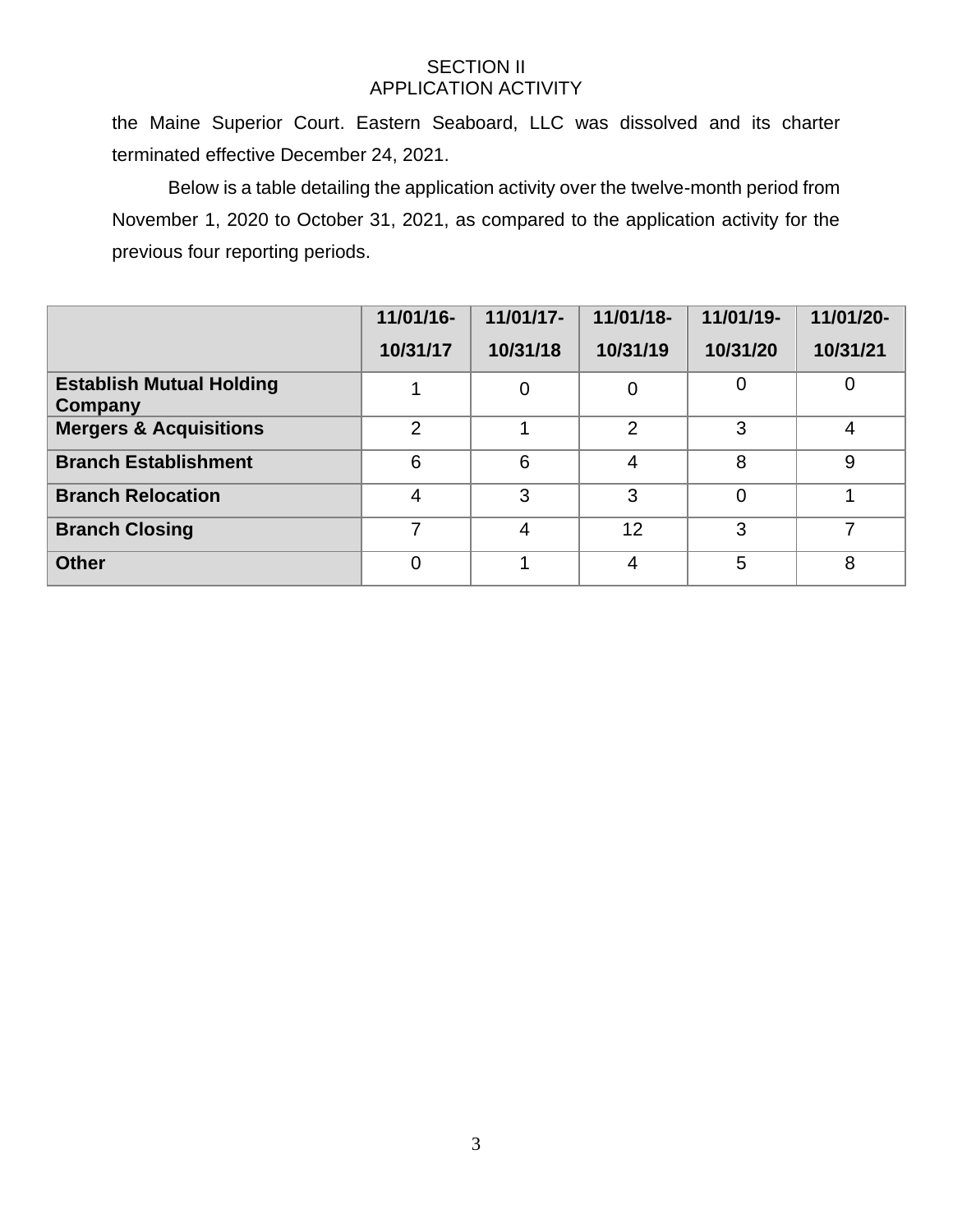## SECTION III CONSUMER OUTREACH PROGRAM

Since 1987, the Bureau has maintained a Consumer Outreach Program with a designated Outreach Specialist on staff. The Outreach Specialist is available to answer questions from consumers about financial institutions, mediate complaints against financial institutions, participate in training programs, and make referrals to other regulatory agencies.

The Consumer Outreach Specialist maintains the Bureau's online consumer resources hosted on the Bureau's website. There, consumers find links to a variety of financial topics, answers to frequently asked questions, and lists of the financial institutions doing business in the State. Consumers may also file complaints through the website, which are either handled by the Consumer Outreach Specialist or referred to the appropriate federal supervisory authority. If a consumer issue pertains to a nationallychartered bank or federally-chartered credit union, a referral is made to the Consumer Financial Protection Bureau (CFPB) or the National Credit Union Administration (NCUA).

During the fiscal year ending June 30, 2021, the Bureau responded to 425 consumer complaints and inquiries. Of these, 190 required Bureau intervention. The Bureau is most successful when intervening in disputes involving its state-chartered financial institutions, though consumers of nationally-chartered institutions are nonetheless encouraged to contact the Consumer Outreach Specialist, who can provide valuable information and discuss possible outcomes.

| <b>Type of Account</b>   | <b>Number of Contacts</b> |                |                | <b>Percentage of Total</b> |
|--------------------------|---------------------------|----------------|----------------|----------------------------|
|                          | <b>FY 2020</b>            | <b>FY 2021</b> | <b>FY 2020</b> | <b>FY 2021</b>             |
| <b>Credit Cards</b>      | 16                        | 14             | 4%             | 3%                         |
| <b>Checking Accounts</b> | 67                        | 79             | 17%            | 19%                        |
| <b>Installment Loans</b> | 38                        | 27             | 9%             | 6%                         |
| <b>Mortgage Loans</b>    | 94                        | 99             | 23%            | 23%                        |
| Other*                   | 189                       | 206            | 47%            | 49%                        |
| <b>Total</b>             | 404                       | 425            | 100%           | 100%                       |

\*Included in "Other" are complaints related to: credit reports, fees associated with deposit accounts, forgeries, funds availability, debit cards, identity theft and telemarketing.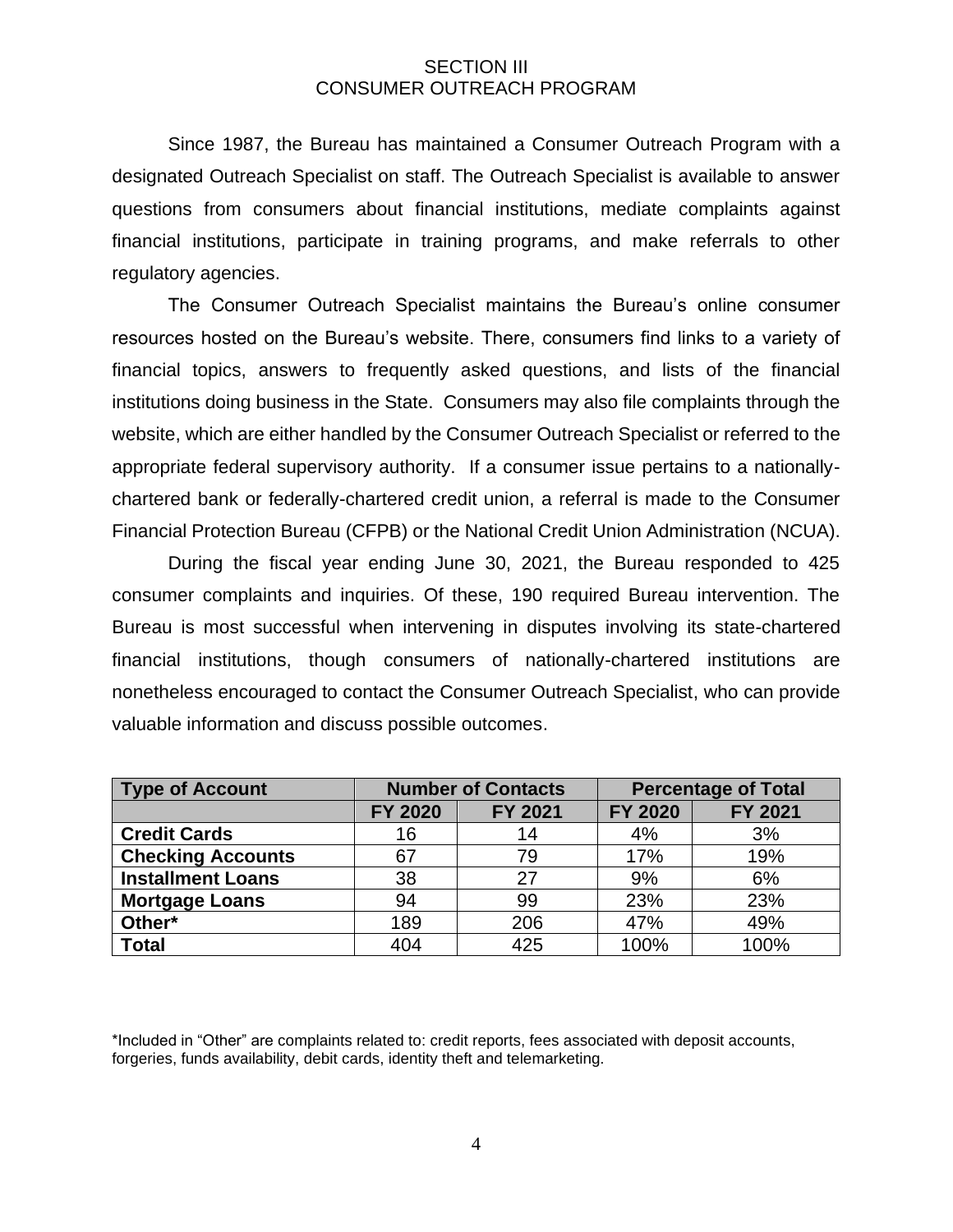## SECTION IV SUMMARY OF FINANCIAL INSTITUTIONS AUTHORIZED TO DO BUSINESS IN MAINE

There were 98 financial institutions authorized to do business in Maine as of June 30, 2021. Included among them were 17 state-chartered banks, 12 state-chartered credit unions, and 13 state-chartered limited purpose banks consisting of 12 nondepository trust companies and one merchant bank. Total assets of state-chartered banks (including limited purpose banks) increased from \$25.47 billion on June 30, 2020 to \$28.45 billion on June 30, 2021. Total assets for state-chartered credit unions increased from \$2.73 billion to \$3.15 billion during the same period. The following tables show assets, deposits, and loans by institution type over the reporting period, including the number and location of branches held by each institution.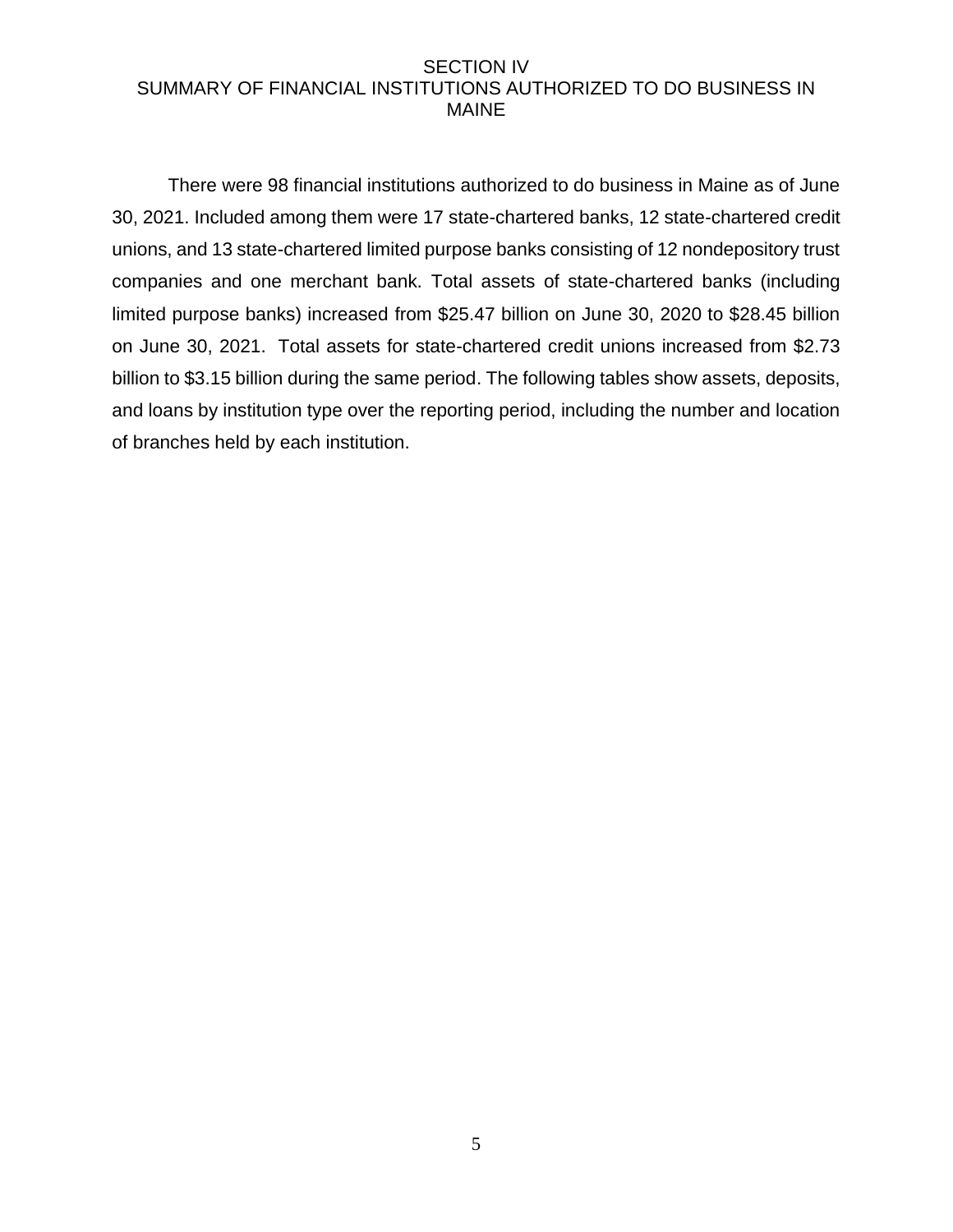## SECTION IV SUMMARY OF FINANCIAL INSTITUTIONS AUTHORIZED TO DO BUSINESS IN MAINE

**SUMMARY OF FINANCIAL INSTITUTIONS AUTHORIZED TO DO BUSINESS IN MAINE**

#### June 30, 2021

|                                         |                | <b>ASSETS</b>           |            | <b>DEPOSITS/SHARES</b> |            | <b>LOANS</b>   |         |
|-----------------------------------------|----------------|-------------------------|------------|------------------------|------------|----------------|---------|
|                                         |                | <b>Dollars</b>          | % of       | <b>Dollars</b>         | % of       | <b>Dollars</b> | $%$ of  |
|                                         | No.            | (000's)                 | Total      | (000's)                | Total      | (000's)        | Total   |
| <b>State Commercial Banks</b>           | 3              | 6,759,642               | 14.42%     | 2,876,209              | 5.40%      | 2,188,898      | 5.66%   |
| <b>National Banks</b>                   | 8              | 7,547,587 <sup>1</sup>  | 16.10%     | 19,920,084             | 37.42%     | 9,858,528      | 25.47%  |
| <b>State Limited Purpose Banks</b>      | 13             | 275,868                 | 0.59%      | <b>N/A</b>             | <b>N/A</b> | $\Omega$       | 0.00%   |
| <b>State Savings Banks</b>              | 13             | 21,313,266              | 45.48%     | 20,128,219             | 37.81%     | 19,355,979     | 50.01%  |
| <b>Federal Savings Banks</b>            | $\overline{2}$ | 187,238                 | 0.40%      | 159,492                | 0.30%      | 149,420        | 0.39%   |
| State Savings and Loans                 | 1              | 100,709                 | 0.21%      | 81,228                 | 0.15%      | 67,819         | 0.18%   |
| Federal Savings and Loans               | $\overline{2}$ | 339,482                 | 0.72%      | 294,210                | 0.55%      | 222,965        | 0.58%   |
| <b>State Credit Unions</b>              | 12             | 3,149,641               | 6.72%      | 2,831,484              | 5.32%      | 2,000,977      | 5.17%   |
| Credit Unions Chartered by Other States | $\overline{2}$ | $N/A$ <sup>1</sup>      | 0.00%      | 531,498                | 1.00%      | 362,473        | 0.94%   |
| <b>Federal Credit Unions</b>            | 42             | 7,194,091 <sup>1</sup>  | 15.35%     | 6,414,221              | 12.05%     | 4,498,748      | 11.62%  |
| <b>TOTAL</b>                            | 98             | 46,867,525              | 100.00%    | 53,236,645             | 100.00%    | 38,705,807     | 100.00% |
|                                         |                |                         |            |                        |            |                |         |
| <b>Commercial Banks</b>                 | 11             | 14,307,229 1            | 30.53%     | 22,796,293             | 42.82%     | 12,047,426     | 31.13%  |
| <b>Limited Purpose Banks</b>            | 13             | 275,868                 | 0.59%      | <b>N/A</b>             | <b>N/A</b> | $\Omega$       | 0.00%   |
| Savings Banks                           | 15             | 21,500,504              | 45.88%     | 20,287,711             | 38.11%     | 19,505,399     | 50.39%  |
| Savings and Loans                       | 3              | 440,191                 | 0.94%      | 375,438                | 0.71%      | 290,784        | 0.75%   |
| <b>Credit Unions</b>                    | 56             | 10,343,732 <sup>1</sup> | 22.07%     | 9,777,203              | 18.37%     | 6,862,198      | 17.73%  |
| <b>TOTAL</b>                            | 98             | 46,867,525              | 100.00%    | 53,236,645             | 100.00%    | 38,705,807     | 100.00% |
| Chartered by the State of Maine         | 42             | 31,599,126              | 67.42%     | 25,917,140             | 48.68%     | 23,613,673     | 61.01%  |
| Chartered by Other States               | $\overline{2}$ | $N/A$ <sup>1</sup>      | 0          | 531,498                | 1.00%      | 362,473        | 0.94%   |
| <b>Federally Chartered</b>              | 54             | 15,268,398 1            | 32.58%     | 26,788,007             | 50.32%     | 14,729,661     | 38.06%  |
| <b>TOTAL</b>                            | 98             | 46,867,525              | 100.00%    | 53,236,645             | 100.00%    | 38,705,807     | 100.00% |
| In-State Ownership                      | 88             | 46,867,525              | 100.00%    | 38,828,797             | 72.94%     | 33,226,800     | 85.84%  |
|                                         |                | $N/A$ <sup>1,2</sup>    |            |                        |            |                |         |
| Out-of-State Ownership                  | 10             |                         | <b>N/A</b> | 14,407,848             | 27.06%     | 5,479,007      | 14.16%  |
| <b>TOTAL</b>                            | 98             | 46,867,525              | 100.00%    | 53,236,645             | 100.00%    | 38,705,807     | 100.00% |

#### **<sup>1</sup>Maine assets are unavailable for the following multi-state banks and credit unions:**

| Bank of America, N.A.           | NBT Bank, N.A.                        |
|---------------------------------|---------------------------------------|
| Deere Employees Credit Union    | Northeast Credit Union                |
| Interfaith Federal Credit Union | People's United Bank, N.A.            |
| JP Morgan Chase Bank N.A.       | TD Bank, N.A.                         |
| KeyBank, N.A.                   | <b>TruGrocer Federal Credit Union</b> |

#### **2 Out of State Ownership:**

|                                 | Deposits/     |           |
|---------------------------------|---------------|-----------|
|                                 | <b>Shares</b> | Loans     |
| Bank of America, N.A.           | 2.794.593     | 270,007   |
| Deere Employees Credit Union    | 531.498       | 362,473   |
| Interfaith Federal Credit Union | 2,732         | 739       |
| JP Morgan Chase Bank N.A.       | 863           | N/A       |
| KeyBank, N.A.                   | 3.765.578     | 939,846   |
| NBT Bank, N.A.                  | 36,295        | 496,648   |
| Northeast Credit Union          | 245,108       | 96,555    |
| People's United Bank, N.A.      | 1.334.612     | 781,159   |
| TD Bank, N.A.                   | 5.694.040     | 2.529.495 |
| TruGrocer Federal Credit Union  | 2,529         | 2,085     |
| <b>TOTAL:</b>                   | 14.407.848    | 5,479,007 |

*Tricorp FCU and TD Bank USA, financial institutions that are not open to the public, are excluded from this schedule.*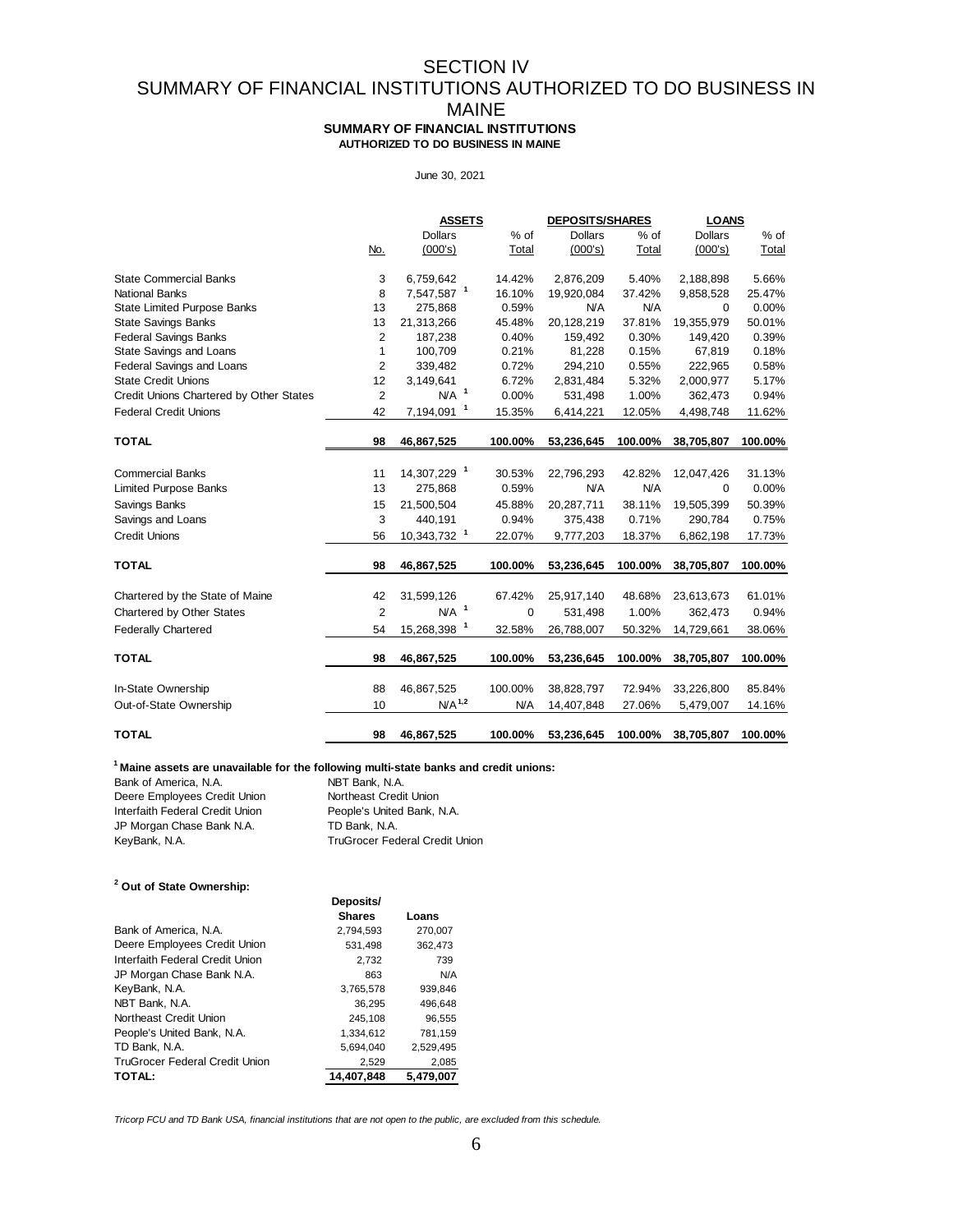## SECTION IV ASSETS, DEPOSITS/SHARES AND LOANS BY FACILITY TYPE

| ASSETS, DEPOSITS/SHARES, AND LOANS BY FACILITY TYPE<br>(IN THOUSANDS) |              |            |                |              |                |  |
|-----------------------------------------------------------------------|--------------|------------|----------------|--------------|----------------|--|
|                                                                       | 6/30/17      | 6/30/18    | 6/30/19        | 6/30/20      | 6/30/21        |  |
| <b>Commercial Banks Chartered by the State of Maine</b>               |              |            |                |              |                |  |
| Number of Institutions                                                | 4            | 4          | 4              | 4            | 3              |  |
| Number of Offices                                                     | 46           | 46         | 46             | 53           | 47             |  |
| Assets                                                                | 5,563,994    | 5,683,949  | 5,863,588      | 6,221,912    | 6,759,642      |  |
| Deposits                                                              | 2,844,009    | 3,104,180  | 3,277,349      | 3,320,612    | 2,876,209      |  |
| Loans                                                                 | 2,730,084    | 2,075,153  | 3,088,959      | 2,428,671    | 2,188,898      |  |
| <b>National Banks</b>                                                 |              |            |                |              |                |  |
| Number of Institutions                                                | 7            | 7          | 7              | 7            | 8              |  |
| Number of Offices                                                     | 215          | 212        | 205            | 186          | 179            |  |
| Assets                                                                | 5,776,141    | 6,060,521  | 6,396,065      | 7,167,154    | 7,547,587      |  |
| Deposits                                                              | 13,722,412   | 14,192,723 | 15,488,431     | 17,858,574   | 19,920,084     |  |
| Loans                                                                 | 10,172,422   | 9,997,479  | 10,641,667     | 10,749,205   | 9,858,528      |  |
| <b>State Chartered Savings Banks</b>                                  |              |            |                |              |                |  |
| Number of Institutions                                                | 14           | 14         | 14             | 13           | 13             |  |
| Number of Offices                                                     | 196          | 188        | 186            | 187          | 193            |  |
| Assets                                                                | 14,441,915   | 15,477,812 | 16,363,978     | 18,889,478   | 21,313,266     |  |
| Deposits                                                              | 10,890,944   | 11,653,442 | 12,537,592     | 14,747,502   | 20,128,219     |  |
| Loans                                                                 | 11,272,290   | 11,327,257 | 11,961,982     | 13,351,970   | 19,355,979     |  |
| <b>Federal Savings Banks</b>                                          |              |            |                |              |                |  |
| Number of Institutions                                                | $\mathbf{2}$ | 2          | $\overline{2}$ | $\mathbf{2}$ | 2              |  |
| Number of Offices                                                     | 4            | 4          | 4              | 4            | 4              |  |
| Assets                                                                | 140,601      | 151,777    | 157,954        | 176,550      | 187,238        |  |
| Deposits                                                              | 112,474      | 114,923    | 125,632        | 139,726      | 159,492        |  |
| Loans                                                                 | 121,095      | 128,086    | 134,116        | 142,491      | 149,420        |  |
| <b>State Chartered Savings &amp; Loan Associations</b>                |              |            |                |              |                |  |
| Number of Institutions                                                |              | 1          | 1              | 1            | 1              |  |
| Number of Offices                                                     | 1            | 1          | 1              | 1            | 1              |  |
| Assets                                                                | 101,799      | 104,642    | 104,654        | 102,926      | 100,709        |  |
| Deposits                                                              | 78,025       | 80,294     | 81,763         | 79,770       | 81,228         |  |
| Loans                                                                 | 85,646       | 90,091     | 77,617         | 71,797       | 67,819         |  |
| <b>Federal Savings &amp; Loan Associations</b>                        |              |            |                |              |                |  |
| Number of Institutions                                                | 3            | 3          | 3              | 3            | 2              |  |
| Number of Offices                                                     | 9            | 9          | 9              | 9            | $\overline{7}$ |  |
| Assets                                                                | 334,620      | 345,815    | 362,015        | 391,965      | 339,482        |  |
| Deposits                                                              | 269,676      | 273,230    | 294,931        | 328,176      | 294,210        |  |
| Loans                                                                 | 278,555      | 286,083    | 305,264        | 306,444      | 222,965        |  |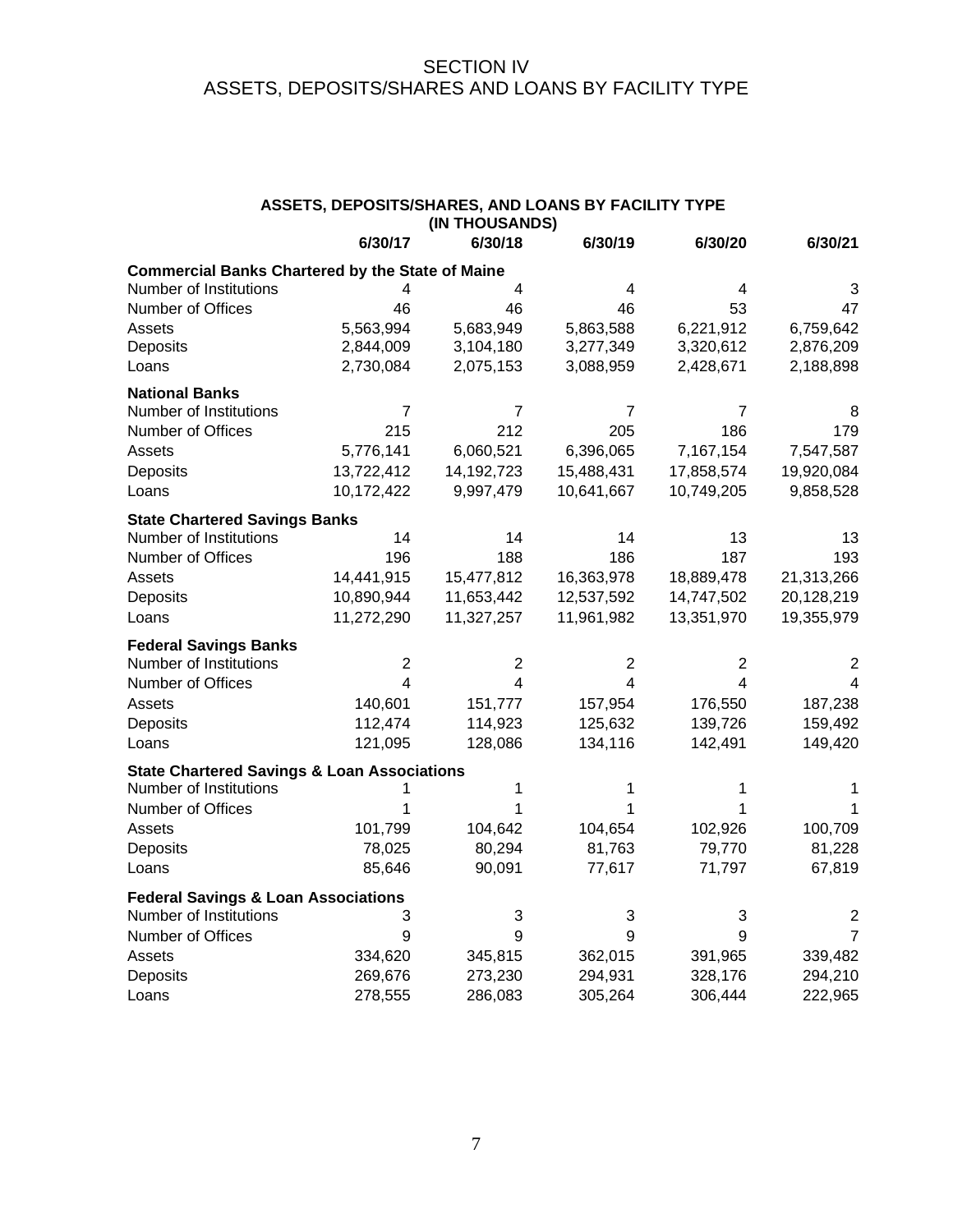## SECTION IV ASSETS, DEPOSITS/SHARES AND LOANS BY FACILITY TYPE

#### **ASSETS, DEPOSITS/SHARES, AND LOANS BY FACILITY TYPE (IN THOUSANDS)**

|                                                | 6/30/17    | 6/30/18    | 6/30/19    | 6/30/20    | 6/30/21    |
|------------------------------------------------|------------|------------|------------|------------|------------|
| <b>State Chartered Credit Unions</b>           |            |            |            |            |            |
| Number of Institutions                         | 12         | 12         | 12         | 12         | 12         |
| Number of Offices                              | 57         | 56         | 57         | 57         | 58         |
| Assets                                         | 2,056,920  | 2,162,587  | 2,286,183  | 2,733,356  | 3,149,641  |
| Shares/Deposits                                | 1,795,798  | 1,897,936  | 2,005,363  | 2,438,008  | 2,831,484  |
| Loans                                          | 1,438,962  | 1,592,165  | 1,704,810  | 1,863,033  | 2,000,977  |
| <b>Credit Unions Chartered by Other States</b> |            |            |            |            |            |
| Number of Institutions                         |            |            | 1          | 1          | 2          |
| Number of Offices                              |            | 6          | 6          | 6          | 11         |
| Assets                                         | N/A        | N/A        | N/A        | N/A        | N/A        |
| Shares/Deposits                                | 15,871     | 161,438    | 183,273    | 212,234    | 531,498    |
| Loans                                          | 11,838     | 71,174     | 73,433     | 86,562     | 362,473    |
| <b>Federal Credit Unions</b>                   |            |            |            |            |            |
| Number of Institutions                         | 48         | 45         | 44         | 44         | 42         |
| Number of Offices                              | 136        | 131        | 131        | 131        | 130        |
| Assets                                         | 5,541,118  | 5,691,009  | 5,946,349  | 6,734,111  | 7,194,091  |
| Shares/Deposits                                | 4,725,640  | 4,831,138  | 5,077,556  | 5,896,650  | 6,414,221  |
| Loans                                          | 3,991,257  | 4,211,605  | 4,391,191  | 4,509,229  | 4,498,748  |
| <b>State Chartered Limited Purpose Banks</b>   |            |            |            |            |            |
| Number of Institutions                         | 11         | 11         | 11         | 11         | 13         |
| Assets                                         | 251,273    | 280,081    | 378,762    | 165,032    | 275,868    |
| Deposits                                       | N/A        | N/A        | N/A        | N/A        | N/A        |
| Loans                                          | N/A        | N/A        | N/A        | N/A        | N/A        |
| <b>State Totals</b>                            |            |            |            |            |            |
| Number of Institutions                         | 104        | 101        | 100        | 99         | 98         |
| Number of Offices                              | 665        | 653        | 645        | 634        | 630        |
| Assets                                         | 34,279,979 | 36,033,157 | 37,942,605 | 42,673,441 | 46,867,525 |
| Shares & Deposits                              | 34,454,849 | 36,309,304 | 39,071,890 | 45,021,251 | 53,236,645 |
| Loans                                          | 30,102,149 | 29,779,093 | 32,379,039 | 33,509,402 | 38,705,807 |

*Note:* Maine deposits, shares, and loans for the following banks and credit unions operating in a multi-state environment are included in this exhibit; however, Maine assets are not available for:

Bank of America, N.A., Charlotte, North Carolina

Infinity Credit Union a Division of Deere Employees Credit Union, Moline, Illinois

Interfaith Federal Credit Union, Montclair, California

JP Morgan Chase Bank N.A., New York, New York (loans were not available as of 6/30/2021).

KeyBank N.A., Cleveland, Ohio

NBT Bank N.A., Norwich, NY

Northeast Credit Union, Portsmouth, New Hampshire

People's United Bank N.A., Bridgeport, Connecticut

TD Bank, N.A., Wilmington, Delaware

TruGrocer Federal Credit Union, Bosie, Idaho

Tricorp FCU and TD Bank USA, financial institutions that are not open to the public, are excluded from this schedule.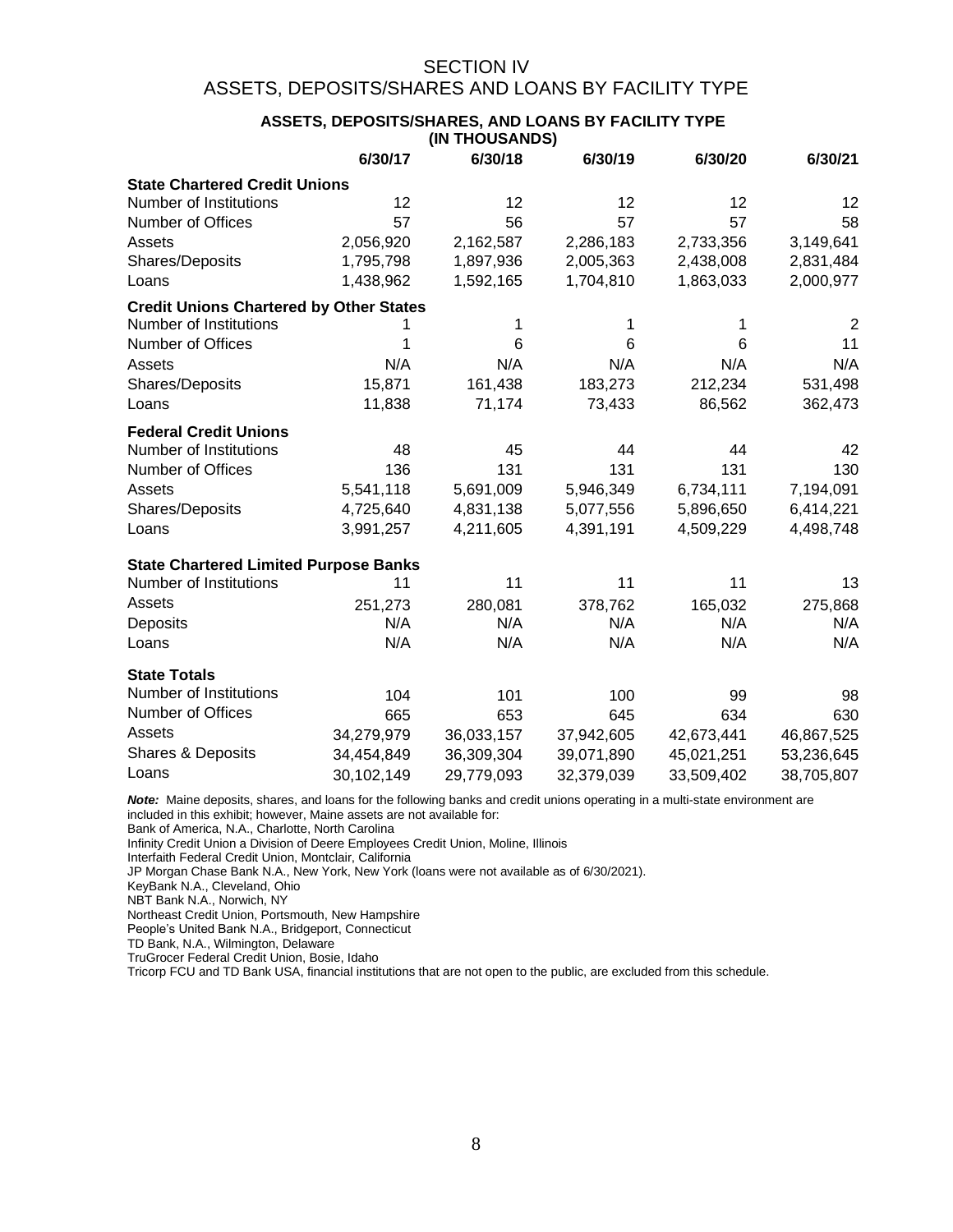## **STATE CHARTERED COMMERCIAL BANKS AUTHORIZED TO DO BUSINESS IN MAINE**

|                                                                                                                             | <b>Assets</b> | 06/30/21<br>\$ in (000's)<br><b>Deposits</b> | Loans     |
|-----------------------------------------------------------------------------------------------------------------------------|---------------|----------------------------------------------|-----------|
| <b>Curtis Simard, President</b><br><b>BAR HARBOR BANK &amp; TRUST<sup>1</sup></b><br>82 Main Street<br>Bar Harbor, ME 04609 | 3,637,839     | 1,504,832                                    | 1,394,097 |
| Jon Prescott, President<br><b>KATAHDIN TRUST COMPANY</b><br>11 Main Street<br>Patten, ME 04765                              | 947,401       | 830,655                                      | 764,997   |
| <b>Richard Wayne, President</b><br><b>NORTHEAST BANK1</b><br>27 Pearl Street<br>Portland, ME 04101                          | 2,174,402     | 540,722                                      | 29,804    |
| TOTAL: 3                                                                                                                    | 6,759,642     | 2,876,209                                    | 2,188,898 |

*Note 1: Bar Harbor Bank & Trust and Northeast Bank operate in a multi-state environment, therefore total assets are reported while deposits and loans are for Maine only.*

## **STATE CHARTERED LIMITED PURPOSE BANKS AUTHORIZED TO DO BUSINESS IN MAINE**

|                                                                                                                                                                             | <b>Assets</b> | 06/30/21<br>$$$ in (000's)<br><b>Deposits</b> | Loans |
|-----------------------------------------------------------------------------------------------------------------------------------------------------------------------------|---------------|-----------------------------------------------|-------|
| Jason Edgar, President<br><b>BAR HARBOR TRUST SERVICES</b><br>135 High Street<br>Ellsworth, ME 04605                                                                        | 10,007        | N/A                                           | N/A   |
| William O. Hall, III, President & CEO<br><b>CLEARSTEAD TRUST<sup>1</sup></b><br>111 Commercial Street Suite 302<br>Portland, ME 04101                                       | 800           | N/A                                           | N/A   |
| John Higgins, President<br><b>EASTERN SEABOARD F.K.A. Atlantic Trust</b><br>No longer operating as a trust company.<br>Voluntary liquidation concluded on December 24, 2021 | 3,027         | N/A                                           | N/A   |

*Note: Clearstead Trust granted Maine State charter in May 2021 and acquired substantially all assets of Atlantic Trust.*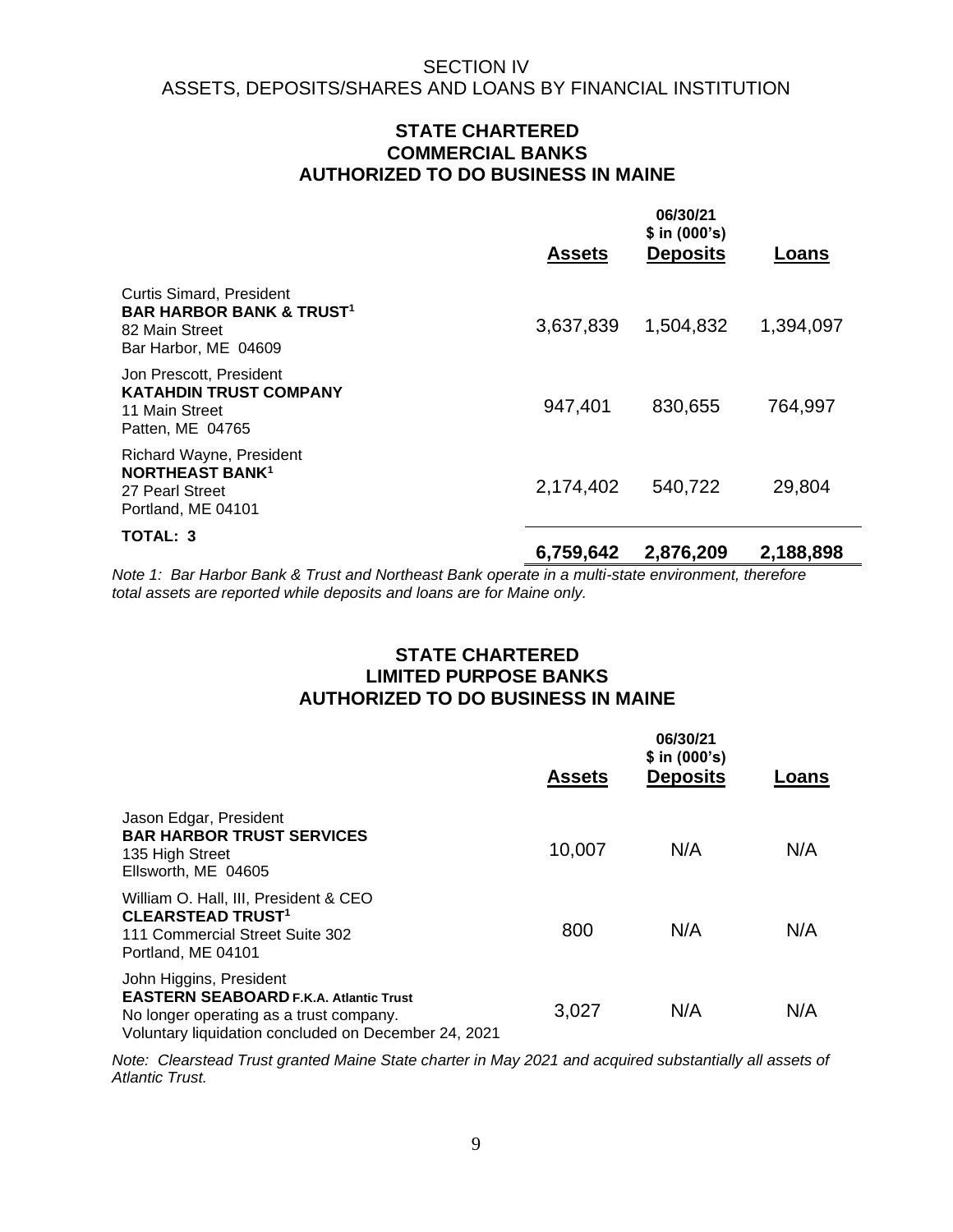## **STATE CHARTERED LIMITED PURPOSE BANKS AUTHORIZED TO DO BUSINESS IN MAINE**

|                                                                                                              | <b>Assets</b> | 06/30/21<br>\$ in (000's)<br><b>Deposits</b> | <b>Loans</b> |
|--------------------------------------------------------------------------------------------------------------|---------------|----------------------------------------------|--------------|
| David McCabe, President<br><b>EATON VANCE TRUST COMPANY</b><br>Two International Place<br>Boston, MA 02110   | 17,460        | N/A                                          | N/A          |
| Christopher Hulse, President<br><b>GLOBAL TRUST COMPANY</b><br>12 Gill Street<br>Woburn, MA 01801-1721       | 85,938        | N/A                                          | N/A          |
| Michael Currie, President<br>H. M. PAYSON & CO.<br>1 Portland Square<br>Portland, ME 04101                   | 11,298        | N/A                                          | N/A          |
| Jane Spaulding, CEO<br>NIXON PEABODY TRUST COMPANY F.K.A. Watch Point<br>53 State Street<br>Boston, MA 02110 | 1,450         | N/A                                          | N/A          |
| John Pinto, President<br><b>PENTEGRA TRUST COMPANY</b><br>701 Westchester Avenue<br>White Plains, NY 10604   | 5,314         | N/A                                          | N/A          |
| Steven Russo, President<br><b>PLIMOTH TRUST COMPANY</b><br>38 Resnik Road<br>Plymouth, MA 02360              | 10,248        | N/A                                          | N/A          |
| James MacLeod, President<br><b>PORTLAND TRUST COMPANY</b><br><b>Two City Center</b><br>Portland, ME 04101    | 1,308         | N/A                                          | N/A          |
| Amanda Rand, President<br><b>SPINNAKER TRUST</b><br>123 Free Street<br>Portland, ME 04112                    | 6,662         | N/A                                          | N/A          |
| John Newman, President<br>TD AMERITRADE TRUST COMPANY<br>8900 Schwab Way<br>Lone Tree, CO 80124              | 26,404        | N/A                                          | N/A          |
| Beth Shields, President<br>THE MAINE MERCHANT BANK, LLC<br>11 Atlantic Place<br>South Portland, ME 04106     | 95,952        | N/A                                          | N/A          |
| <b>TOTAL: 13</b>                                                                                             | 275,868       | N/A                                          | N/A          |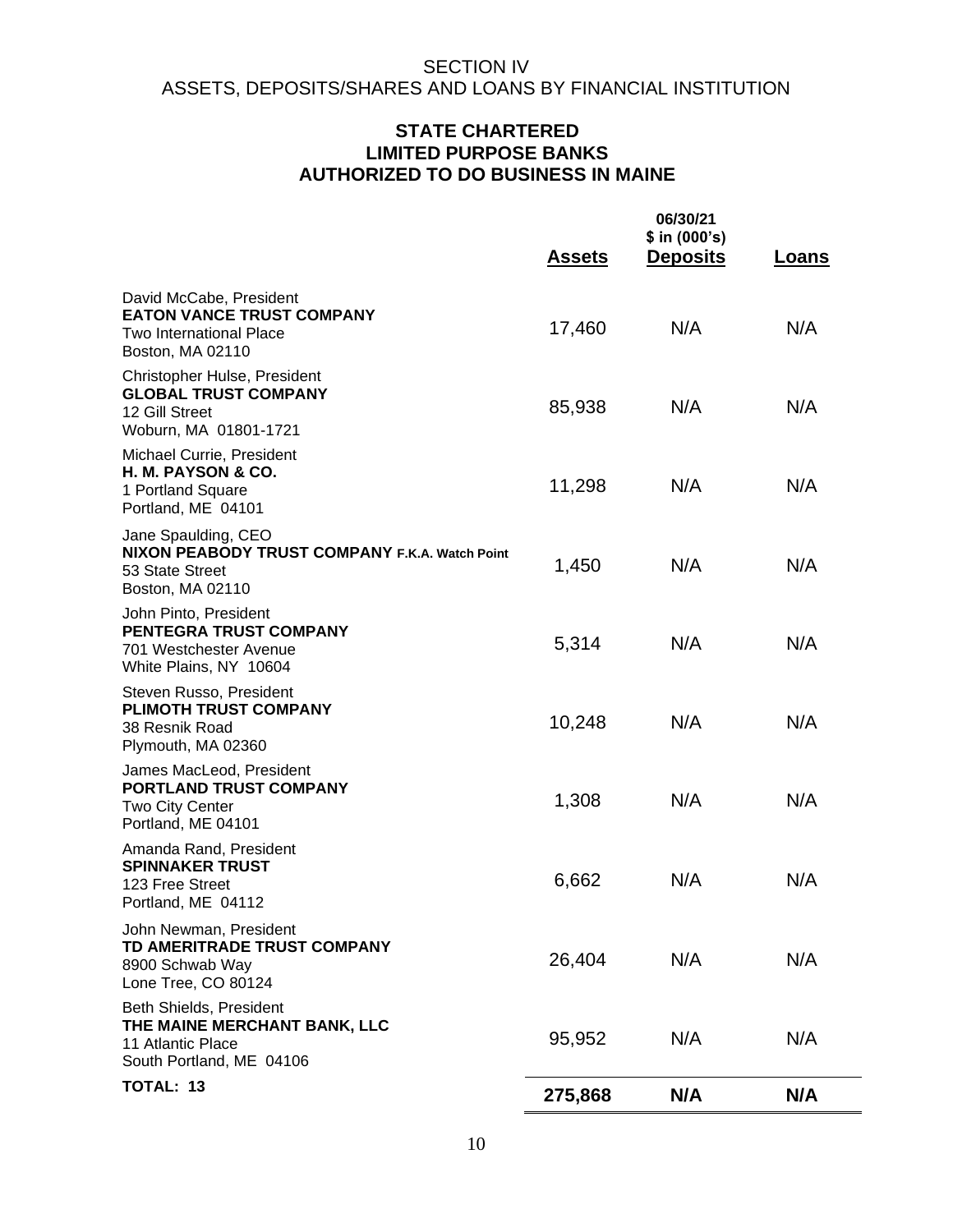## **STATE CHARTERED SAVINGS BANKS AUTHORIZED TO DO BUSINESS IN MAINE**

|                                                                                                                  | <u>Assets</u> | 06/30/21<br>\$ in (000's)<br><b>Deposits</b> | <b>Loans</b> |
|------------------------------------------------------------------------------------------------------------------|---------------|----------------------------------------------|--------------|
| Neil Kiely, President<br><b>ANDROSCOGGIN SAVINGS BANK</b><br>30 Lisbon Street, PO Box 1407<br>Lewiston, ME 04240 | 1,320,310     | 1,320,310                                    | 1,320,310    |
| Robert Montgomery-Rice, President<br><b>BANGOR SAVINGS BANK<sup>1</sup></b><br>24 Hamlin Way<br>Bangor, ME 04401 | 6,415,549     | 6,415,549                                    | 6,415,549    |
| Glenn Hutchinson, President<br><b>BATH SAVINGS INSTITUTION</b><br>105 Front Street<br>Bath, ME 04530             |               |                                              | 1,181,342    |
| Tim Thompson, President<br><b>FRANKLIN SAVINGS BANK</b><br>197 Main Street<br>Farmington, ME 04938               | 527,824       | 527,824                                      | 527,824      |
| Stephen deCastro, President<br><b>GORHAM SAVINGS BANK</b><br>10 Wentworth Drive<br>Gorham, ME 04038              | 1,469,044     | 1,469,044                                    | 1,469,044    |
| Andrew Silsby, President<br><b>KENNEBEC SAVINGS BANK<sup>2</sup></b><br>150 State Street<br>Augusta, ME 04330    | 1,363,756     | 1,363,756                                    | 1,363,756    |
| <b>Bradford Paige, President</b><br><b>KENNEBUNK SAVINGS BANK1</b><br>104 Main Street<br>Kennebunk, ME 04043     | 1,722,968     | 1,722,968                                    | 1,722,968    |
| Lawrence Barker, President<br><b>MACHIAS SAVINGS BANK</b><br>4 Center Street<br>Machias, ME 04654                |               |                                              | 1,563,176    |
| Jeanne Hulit, President<br><b>MAINE COMMUNITY BANK</b><br>254 Main Street<br>Biddeford, ME 04005                 | 1,004,782     | 854,805                                      | 829,389      |
| Daniel Walsh, President<br><b>NORWAY SAVINGS BANK</b><br>261 Main Street<br>Norway, ME 04268                     | 1,654,388     | 1,404,503                                    | 1,075,318    |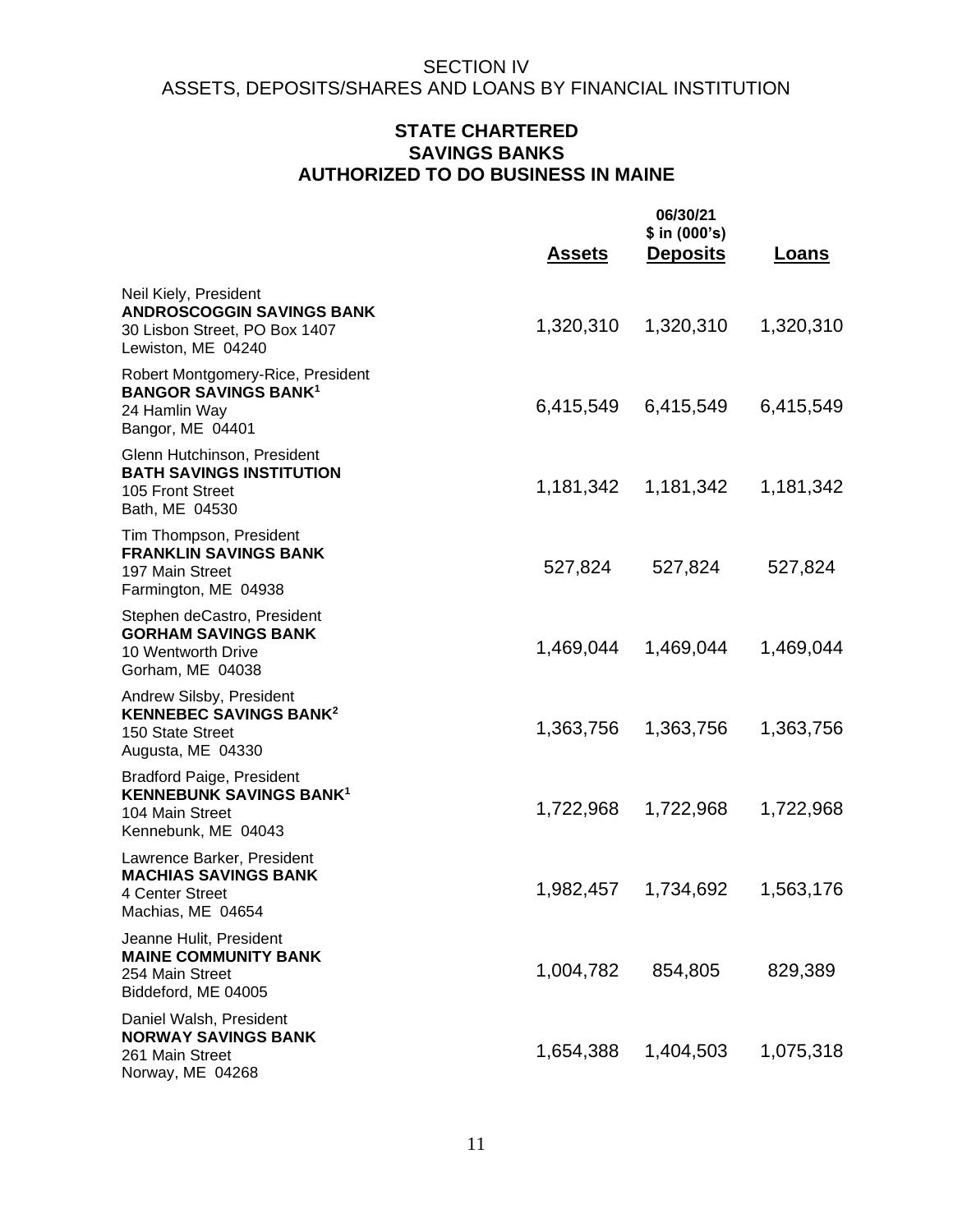## **STATE CHARTERED SAVINGS BANKS AUTHORIZED TO DO BUSINESS IN MAINE**

|                                                                                                                              | <b>Assets</b>  | 06/30/21<br>$$$ in (000's)<br><b>Deposits</b> | Loans      |
|------------------------------------------------------------------------------------------------------------------------------|----------------|-----------------------------------------------|------------|
| <b>Blaine Boudreau, President</b><br><b>PARTNERS BANK OF NEW ENGLAND<sup>1</sup></b><br>900 Main Street<br>Sanford, ME 04073 | 767,061        | 624,155                                       | 486,592    |
| <b>Robert Quentin, President</b><br>SACO AND BIDDEFORD SAVINGS INSTITUION<br>252 Main Street<br>Saco, ME 04072               | 1,149,618      | 870,802                                       | 916,570    |
| David Cyr, President<br><b>SKOWHEGAN SAVINGS BANK</b><br>13 Elm Street<br>Skowhegan, ME 04976                                | 754,167        | 638,469                                       | 484,141    |
| TOTAL: 13                                                                                                                    | 21,313,26<br>6 | 20,128,219                                    | 19,355,979 |

*Note: <sup>1</sup>Bangor Savings Bank, Kennebunk Savings Bank, and Partners Bank operate in a multi-state environment, therefore total assets are reported while deposits and loans are for Maine only. Bangor Savings Bank acquired Damariscotta Bank & Trust by merger effective December 1, 2020. <sup>2</sup> Kennebec Savings Bank acquired Kennebec Federal Savings and Loan by merger effective March 5, 2021.*

## **STATE CHARTERED SAVINGS AND LOAN ASSOCIATIONS AUTHORIZED TO DO BUSINESS IN MAINE**

|                                                                                                                      | <b>Assets</b> | 06/30/21<br>\$ in (000's)<br><b>Deposits</b> | Loans  |
|----------------------------------------------------------------------------------------------------------------------|---------------|----------------------------------------------|--------|
| William Weir, President<br><b>BAR HARBOR SAVINGS AND LOAN ASSOCIATION</b><br>103 Main Street<br>Bar Harbor, ME 04609 | 100,709       | 81,228                                       | 67,819 |
| <b>TOTAL: 1</b>                                                                                                      | 100,709       | 81,228                                       | 67,819 |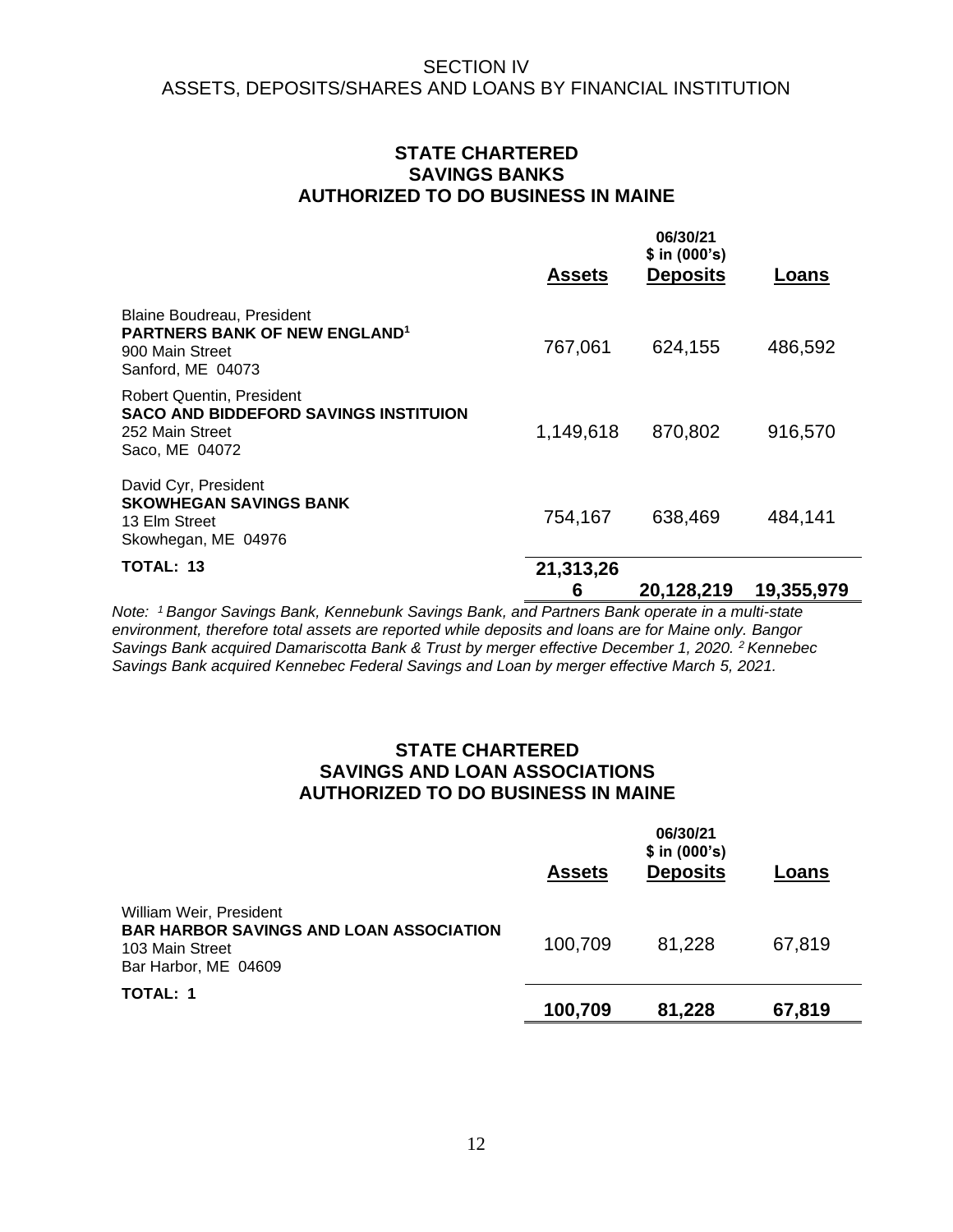## **STATE CHARTERED CREDIT UNIONS AUTHORIZED TO DO BUSINESS IN MAINE**

|                                                                                                             | <u>Assets</u> | 06/30/21<br>\$ in (000's)<br><b>Deposits</b> | Loans   |
|-------------------------------------------------------------------------------------------------------------|---------------|----------------------------------------------|---------|
| Matthew Griffiths, CEO<br><b>COAST LINE CREDIT UNION</b><br>333 Cottage Road<br>South Portland, ME 04106    | 76,154        | 60,324                                       | 34,234  |
| Jennifer Hogan, CEO<br><b>COMMUNITY CREDIT UNION</b><br>144 Pine Street<br>Lewiston, ME 04240               | 84,668        | 77,563                                       | 56,917  |
| Richard Lachance, CEO<br><b>CONNECTED CREDIT UNION</b><br>85 Civic Center Drive<br>Augusta, ME 04330        | 113,330       | 102,670                                      | 53,983  |
| Eugene Ardito, CEO<br><b>CPORT CREDIT UNION</b><br>50 Riverside Industrial Pkwy.<br>Portland, ME 04103      | 382,401       | 352,621                                      | 213,373 |
| Joe Moses, CEO<br><b>DOWNEAST CREDIT UNION</b><br>23 Third Avenue<br>Baileyville, ME 04694                  | 236,396       | 212,341                                      | 177,167 |
| Jason Lindstrom, CEO<br><b>EVERGREEN CREDIT UNION</b><br>225 Riverside Street<br>Portland, ME 04103         | 436,348       | 401,411                                      | 280,371 |
| Julie Marquis, CEO<br><b>FIVE COUNTY CREDIT UNION</b><br>765 Washington Street<br>Bath, ME 04530            | 337,935       | 306,911                                      | 208,459 |
| Tucker Cole, CEO<br><b>MAINE STATE CREDIT UNION</b><br>200 Capital Street<br>Augusta, ME 04330              | 557,822       | 494,239                                      | 328,423 |
| Luke Labbe, CEO<br>PEOPLESCHOICE CREDIT UNION<br>23 Industrial Park Road<br>Saco, ME 04072                  | 290,054       | 265,593                                      | 170,890 |
| <b>Tiffiny Stewart, CEO</b><br><b>SABATTUS REGIONAL CREDIT UNION</b><br>2 Middle Road<br>Sabattus, ME 04280 | 69,885        | 63,602                                       | 31,382  |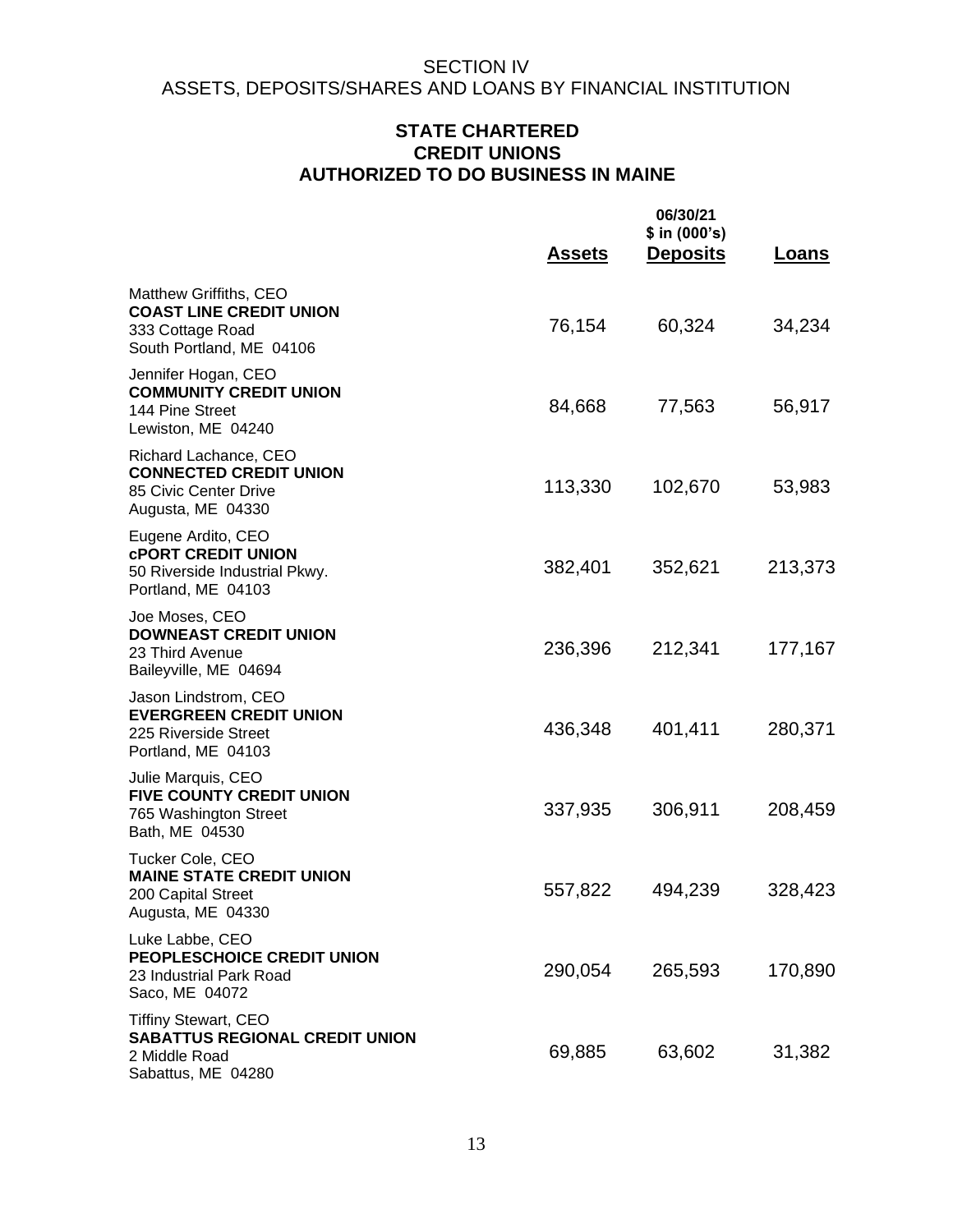## **STATE CHARTERED CREDIT UNIONS AUTHORIZED TO DO BUSINESS IN MAINE**

|                                                                                              | <b>Assets</b> | 06/30/21<br>$$$ in (000's)<br><b>Deposits</b> | Loans     |
|----------------------------------------------------------------------------------------------|---------------|-----------------------------------------------|-----------|
| Kevin Partridge, CEO<br><b>SACO VALLEY CREDIT UNION</b><br>312 Main Street<br>Saco, ME 04072 | 155,406       | 140,718                                       | 112,276   |
| Renee Ouellette, CEO<br><b>UNIVERSITY CREDIT UNION</b><br>15 Main Street<br>Orono, ME 04469  | 409,243       | 353,491                                       | 333,502   |
| TOTAL: 12                                                                                    | 3,149,641     | 2,831,484                                     | 2,000,977 |

## **STATE CHARTERED CREDIT UNIONS CHARTERED BY OTHER STATES**

|                                                                                                                                      | <b>Assets</b> | 06/30/21<br>$$$ in (000's)<br><b>Deposits</b> | Loans   |
|--------------------------------------------------------------------------------------------------------------------------------------|---------------|-----------------------------------------------|---------|
| INFINITY CREDIT UNION A DIVISION OF DEERE<br><b>EMPLOYEES CREDIT UNION<sup>1,2</sup></b><br>202 Larrabee Road<br>Westbrook, ME 04092 | N/A           | 286,390                                       | 265,918 |
| <b>NORTHEAST CREDIT UNION<sup>1</sup></b><br>100 Borthwick Avenue<br>Portsmouth, NH 03801<br>1 Maine branch: Kittery                 | N/A           | 245,108                                       | 96,555  |
| <b>TOTAL: 2</b>                                                                                                                      | N/A           | 531,498                                       | 362,473 |

*Note: <sup>1</sup>Deere Employees Credit Union and Northeast Credit Union operates in a multi-state*  environment, therefore total assets are not reported while deposits and loans are for Maine only. <sup>2</sup> Infinity *FCU merged into Deere Employees Credit Union on May 1, 2021 and operates as a division of Deere Employees Credit Union.*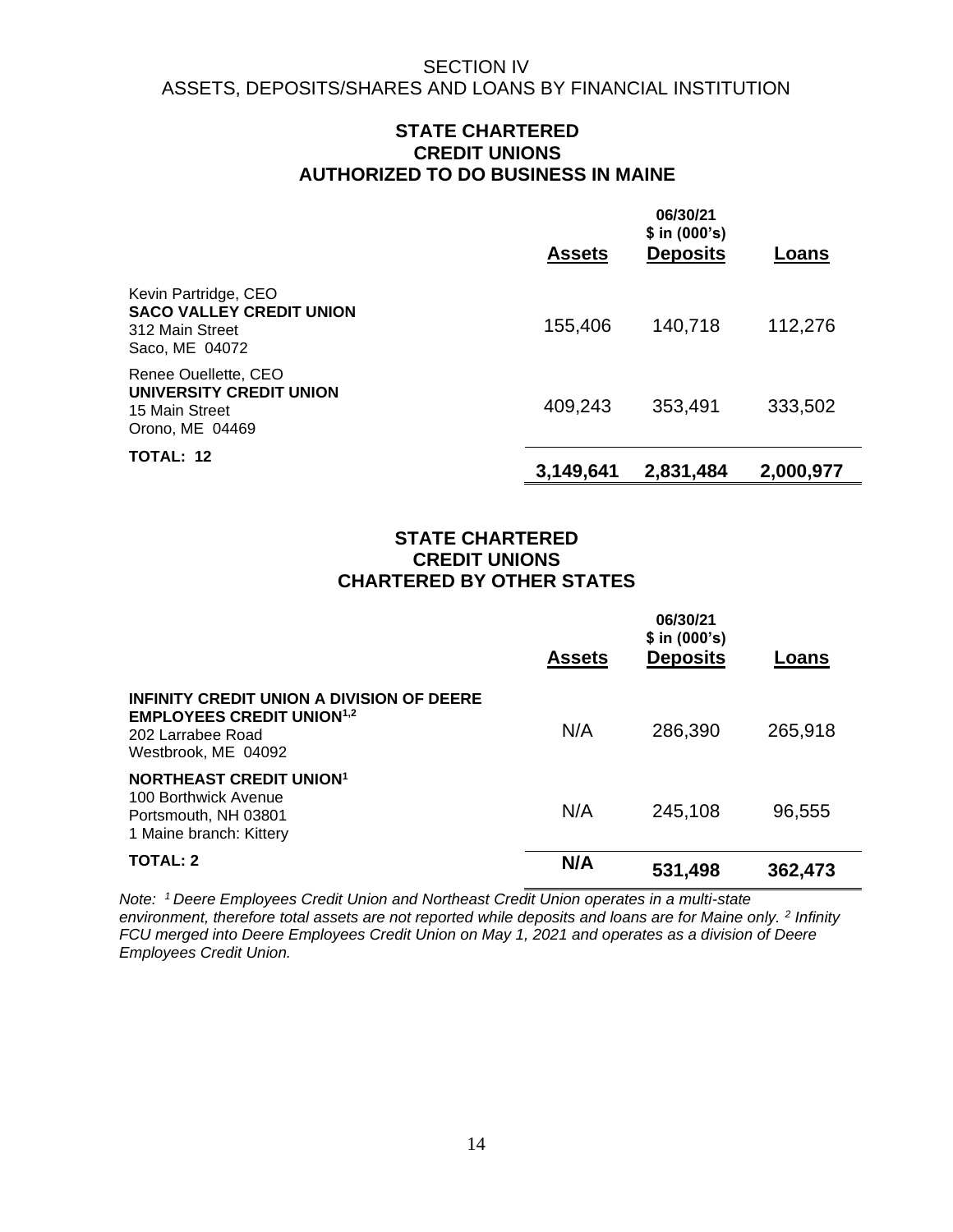## **FEDERALLY CHARTERED COMMERCIAL BANKS AUTHORIZED TO DO BUSINESS IN MAINE**

|                                                                               | <b>Assets</b> | 06/30/21<br>$$$ in (000's)<br><b>Deposits</b> | <b>Loans</b> |
|-------------------------------------------------------------------------------|---------------|-----------------------------------------------|--------------|
| <b>BANK OF AMERICA, N.A.</b><br>One City Center<br>Portland, ME 04101         | N/A           | 2,794,593                                     | 270,007      |
| <b>CAMDEN NATIONAL BANK</b><br>2 Elm Street<br>Camden, ME 04843               | 5, 131, 245   | 4,331,386                                     | 3,268,996    |
| <b>FIRST NATIONAL BANK</b><br>223 Main Street<br>Damariscotta, ME 04543       | 2,416,342     | 1,962,717                                     | 1,572,377    |
| <b>JP MORGAN CHASE BANK N.A.</b><br>480 Congress Street<br>Portland, ME 04101 | N/A           | 863                                           | N/A          |
| KEYBANK, N.A.<br>One Canal Plaza, 7th Floor<br>Portland, ME 04112             | N/A           | 3,765,578                                     | 939,846      |
| NBT BANK, N.A.<br>5 Widgery Wharf<br>Portland, ME 04101                       | N/A           | 36,295                                        | 496,648      |
| PEOPLE'S UNITED BANK, N.A.<br>350 Fore Street<br>Portland, ME 04101           | N/A           | 1,334,612                                     | 781,159      |
| TD BANK, N.A.<br>One Portland Square<br>Portland, ME 04112                    | N/A           | 5,694,040                                     | 2,529,495    |
| <b>TOTAL: 8</b>                                                               | 7,547,587     | 19,920,084                                    | 9,858,528    |

*Note: Maine deposits and loans for the following banks authorized to do business in a multi-state environment are included in this exhibit; however, Maine assets are not available: Bank of America, N.A. JP Morgan Chase Bank N.A. (Opened Maine branch 6/26/2021 and loans data not available 6/30/2021). KeyBank, N.A. NBT Bank, N.A. People's United Bank, N.A. TD Bank, N.A.*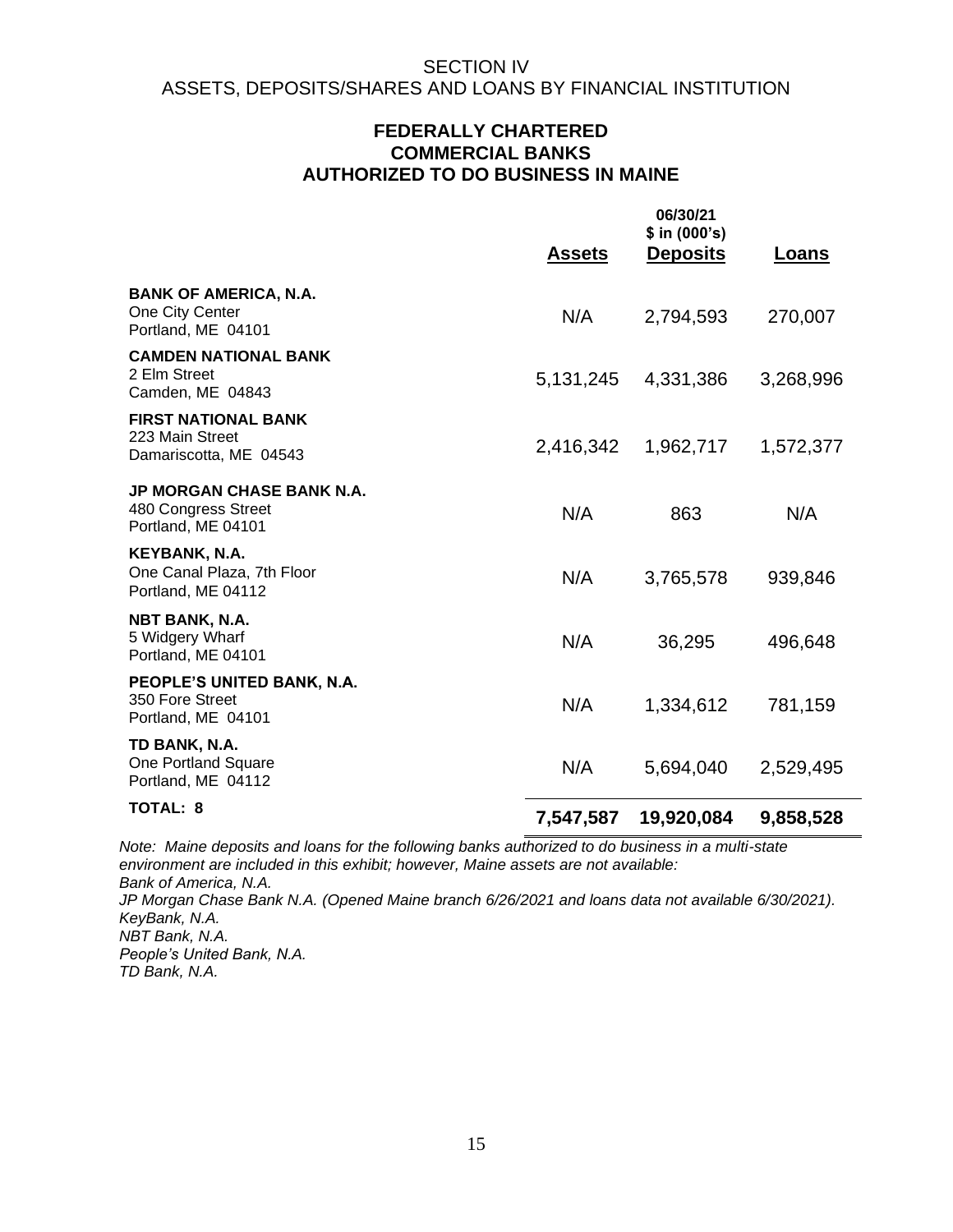## **FEDERALLY CHARTERED SAVINGS BANKS AUTHORIZED TO DO BUSINESS IN MAINE**

|                                                                            | <b>Assets</b> | 06/30/21<br>\$ in (000's)<br><b>Deposits</b> | Loans   |
|----------------------------------------------------------------------------|---------------|----------------------------------------------|---------|
| <b>AUBURN SAVINGS BANK, FSB</b><br>256 Court Street<br>Auburn, ME 04210    | 100,433       | 82,244                                       | 76,220  |
| <b>ROCKLAND SAVINGS BANK, FSB</b><br>582 Main Street<br>Rockland, ME 04841 | 86,805        | 77,248                                       | 73,200  |
| <b>TOTAL: 2</b>                                                            | 187,238       | 159,492                                      | 149,420 |

## **FEDERALLY CHARTERED SAVINGS AND LOAN ASSOCIATIONS AUTHORIZED TO DO BUSINESS IN MAINE**

|                                                                                                               | <b>Assets</b> | 06/30/21<br>\$ in (000's)<br><b>Deposits</b> | Loans   |
|---------------------------------------------------------------------------------------------------------------|---------------|----------------------------------------------|---------|
| <b>AROOSTOOK COUNTY FEDERAL</b><br><b>SAVINGS AND LOAN ASSOCIATION</b><br>43 High Street<br>Caribou, ME 04736 | 165,106       | 145,616                                      | 113,692 |
| <b>FIRST FEDERAL SAVINGS AND</b><br><b>LOAN ASSOCIATION OF BATH</b><br>125 Front Street<br>Bath, ME 04530     | 174,376       | 148,594                                      | 109,273 |
| <b>TOTAL: 2</b>                                                                                               | 339,482       | 294,210                                      | 222,965 |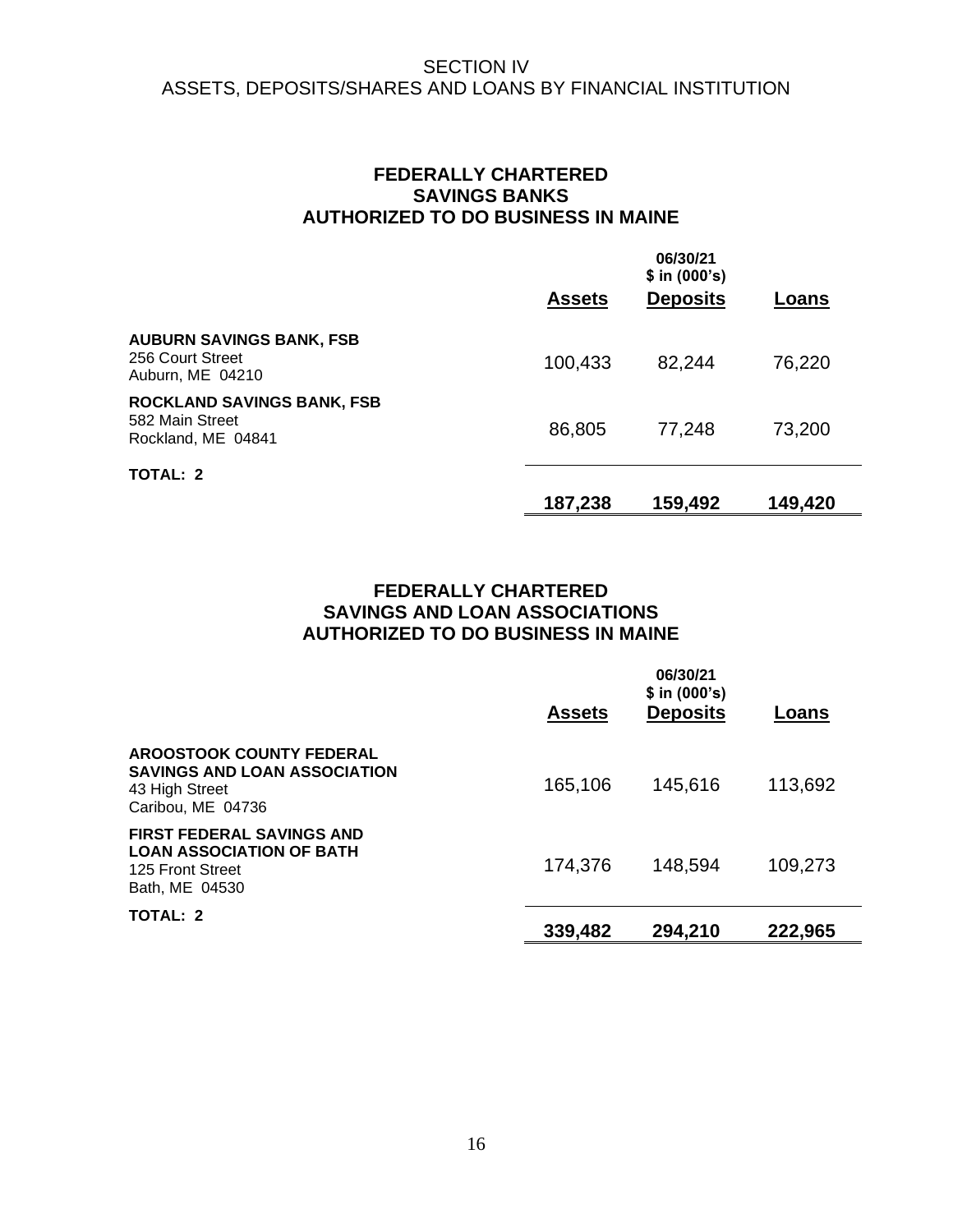## **FEDERALLY CHARTERED CREDIT UNIONS AUTHORIZED TO DO BUSINESS IN MAINE**

|                                                                                                      | <u>Assets</u> | 06/30/21<br>\$ in (000's)<br><b>Shares &amp;</b><br><b>Deposits</b> | <u>Loans</u> |
|------------------------------------------------------------------------------------------------------|---------------|---------------------------------------------------------------------|--------------|
| <b>ACADIA FEDERAL CU</b><br>9 East Main Street<br>Fort Kent, ME 04743                                | 275,473       | 241,105                                                             | 180,995      |
| <b>ATLANTIC REGIONAL FEDERAL CU</b><br>55 Cushing Street<br>Brunswick, ME 04011                      | 930,334       | 826,991                                                             | 619,103      |
| <b>BANGOR FEDERAL CU</b><br>339 Hogan Road<br>Bangor, ME 04401                                       | 209,885       | 192,080                                                             | 126,701      |
| <b>BLUE CROSS AND BLUE SHIELD</b><br>OF ME FEDERAL CU<br>2 Gannett Drive<br>South Portland, ME 04106 | 7,982         | 6,849                                                               | 2,338        |
| <b>BREWER FEDERAL CU</b><br>229 Dirigo Drive<br>Brewer, ME 04412                                     | 86,240        | 77,762                                                              | 60,873       |
| <b>CAPITAL AREA FEDERAL CU</b><br>2010 North Belfast Avenue<br>Augusta, ME 04438                     | 58,196        | 50,290                                                              | 35,032       |
| <b>CASCO FEDERAL CU</b><br>375 Main Street<br>Gorham, ME 04038                                       | 94,457        | 85,243                                                              | 58,216       |
| <b>CENTRAL MAINE FEDERAL CU</b><br>1000 Lisbon Street<br>Lewiston, ME 04241                          | 130,978       | 117,226                                                             | 40,963       |
| <b>CHANGING SEASONS FEDERAL CU</b><br>115 Mecaw Road<br>Hampden, ME 04444                            | 29,547        | 27,386                                                              | 24,024       |
| <b>CUMBERLAND COUNTY FEDERAL CU</b><br>101 Gray Road<br>Falmouth, ME 04105                           | 383,016       | 346,527                                                             | 187,571      |
| <b>DIRIGO FEDERAL CU</b><br>381 Main Street<br>Lewiston, ME 04243                                    | 336,927       | 298,001                                                             | 242,353      |
| <b>EASTMILL FEDERAL CU</b><br>60 Main Street<br>East Millinocket, ME 04430                           | 72,631        | 59,523                                                              | 18,750       |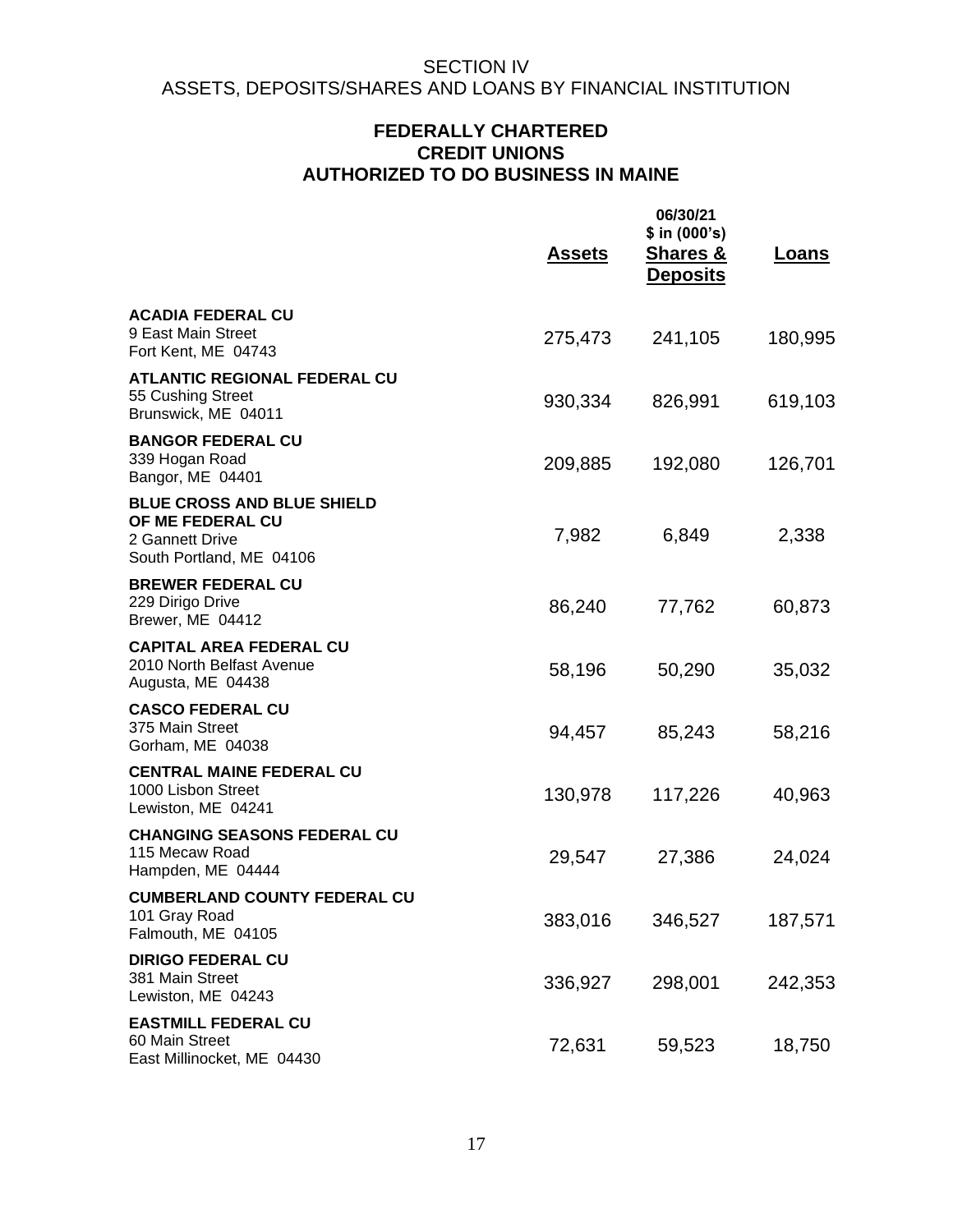## **FEDERALLY CHARTERED CREDIT UNIONS AUTHORIZED TO DO BUSINESS IN MAINE**

|                                                                                                                                    | <u>Assets</u> | 06/30/21<br>\$ in (000's)<br><b>Shares &amp;</b><br><b>Deposits</b> | <b>Loans</b> |
|------------------------------------------------------------------------------------------------------------------------------------|---------------|---------------------------------------------------------------------|--------------|
| <b>FRANKLIN SOMERSET FEDERAL CU</b><br>26 Leavitt Street<br>Skowhegan, ME 04976                                                    | 119,498       | 105,438                                                             | 54,636       |
| <b>GARDINER FEDERAL CU</b><br>420 Brunswick Avenue<br>Gardiner, ME 04345                                                           | 74,626        | 64,720                                                              | 38,074       |
| <b>GREAT FALLS REGIONAL FEDERAL CU</b><br>34 Bates Street<br>Lewiston, ME 04240                                                    | 35,880        | 30,812                                                              | 6,446        |
| <b>INTERFAITH FEDERAL CU F.K.A United Methodist FCU1</b><br>9040 Benson Avenue<br>Montclair, CA 91763<br>1 Maine branch: Westbrook | N/A           | 2,732                                                               | 739          |
| <b>KATAHDIN FEDERAL CU</b><br>1000 Central treet<br>Millinocket, ME 04462                                                          | 92,220        | 80,475                                                              | 56,815       |
| <b>KSW FEDERAL CU</b><br>222 College Avenue<br>Waterville, ME 04901                                                                | 95,850        | 88,044                                                              | 65,873       |
| <b>KV FEDERAL CU</b><br>316 West River Road<br>Augusta, ME 04330                                                                   | 118,830       | 107,992                                                             | 56,547       |
| <b>LINCOLN MAINE FEDERAL CU</b><br>171 W. Broadway<br>Lincoln, ME 04457                                                            | 94,609        | 83,496                                                              | 64,736       |
| <b>LISBON COMMUNITY FEDERAL CU</b><br>325 Lisbon Street<br>Lisbon, ME 04250                                                        | 156,600       | 141,238                                                             | 79,376       |
| <b>MAINE FAMILY FEDERAL CU</b><br>555 Sabattus Street<br>Lewiston, ME 04240                                                        | 232,707       | 213,535                                                             | 97,065       |
| <b>MAINE HARVEST FEDERAL CU</b><br>69 School Street<br>Unity, ME 04988                                                             | 3,251         | 1,365                                                               | 612          |
| <b>MAINE HIGHLANDS FEDERAL CU</b><br>73 Main Street<br>Dexter, ME 04930                                                            | 168,515       | 153,052                                                             | 107,724      |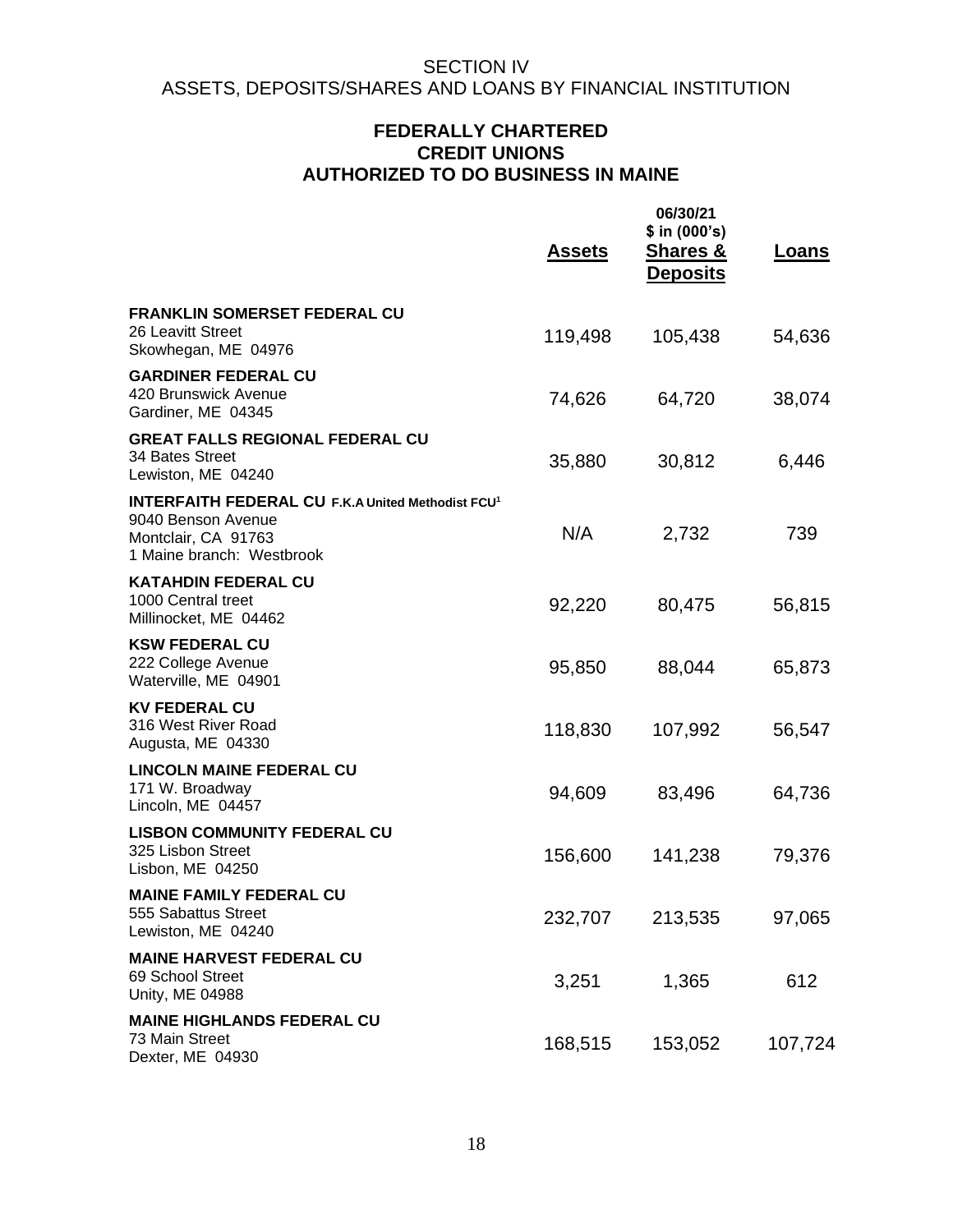## **FEDERALLY CHARTERED CREDIT UNIONS AUTHORIZED TO DO BUSINESS IN MAINE**

|                                                                                             | <u>Assets</u>      | 06/30/21<br>\$ in (000's)<br><b>Shares &amp;</b><br><b>Deposits</b> | <u>Loans</u>       |
|---------------------------------------------------------------------------------------------|--------------------|---------------------------------------------------------------------|--------------------|
| <b>MAINE MEDIA FEDERAL CU</b><br>295 Gannett Drive<br>South Portland, ME 04106              | 5,651              | 4,697                                                               | 3,162              |
| <b>MAINE SAVINGS FEDERAL CU</b><br>101 Western Avenue<br>Hampden, ME 04444                  | 548,705            | 493,761                                                             | 368,337            |
| <b>MAINE SOLUTIONS FEDERAL CU</b><br>405 Western Avenue #515<br>South Portland, ME 04116    | 18,404             | 16,473                                                              | 12,396             |
| <b>MIDCOAST FEDERAL CU</b><br>831 Middle Street<br>Bath, ME 04530                           | 233,149            | 208,207                                                             | 167,424            |
| MILESTONES FEDERAL CU F.K.A Lewiston Municipal FCU<br>291 Pine Street<br>Lewiston, ME 04243 | 30,107             | 26,975                                                              | 18,279             |
| <b>MONMOUTH FEDERAL CU</b><br>1176 Main Street<br>Monmouth, ME 04259                        | 23,900             | 22,203                                                              | 9,684              |
| <b>NEW DIMENSIONS FEDERAL CU</b><br>61 Grove Street<br>Waterville, ME 04901                 |                    |                                                                     |                    |
| <b>NORSTATE FEDERAL CU</b><br>78 Fox Street<br>Madawaska, ME 04756                          | 191,583            | 173,338                                                             | 156,146            |
| <b>OTIS FEDERAL CU</b><br>170 Main Street<br>Jay, ME 04329                                  | 235,457            | 202,437                                                             | 171,994            |
| <b>OXFORD FEDERAL CU</b><br>225 River Road                                                  | 222,009            | 188,583                                                             | 74,806             |
| Mexico, ME 04257<br><b>SEABOARD FEDERAL CU</b><br>177 Main Street<br>Bucksport, ME 04416    | 263,154<br>177,564 | 223,821<br>157,213                                                  | 179,128<br>100,190 |
| SEBASTICOOK VALLEY FEDERAL CU<br>505 Somerset Avenue<br>Pittsfield, ME 04967                | 145,437            | 126,500                                                             | 118,976            |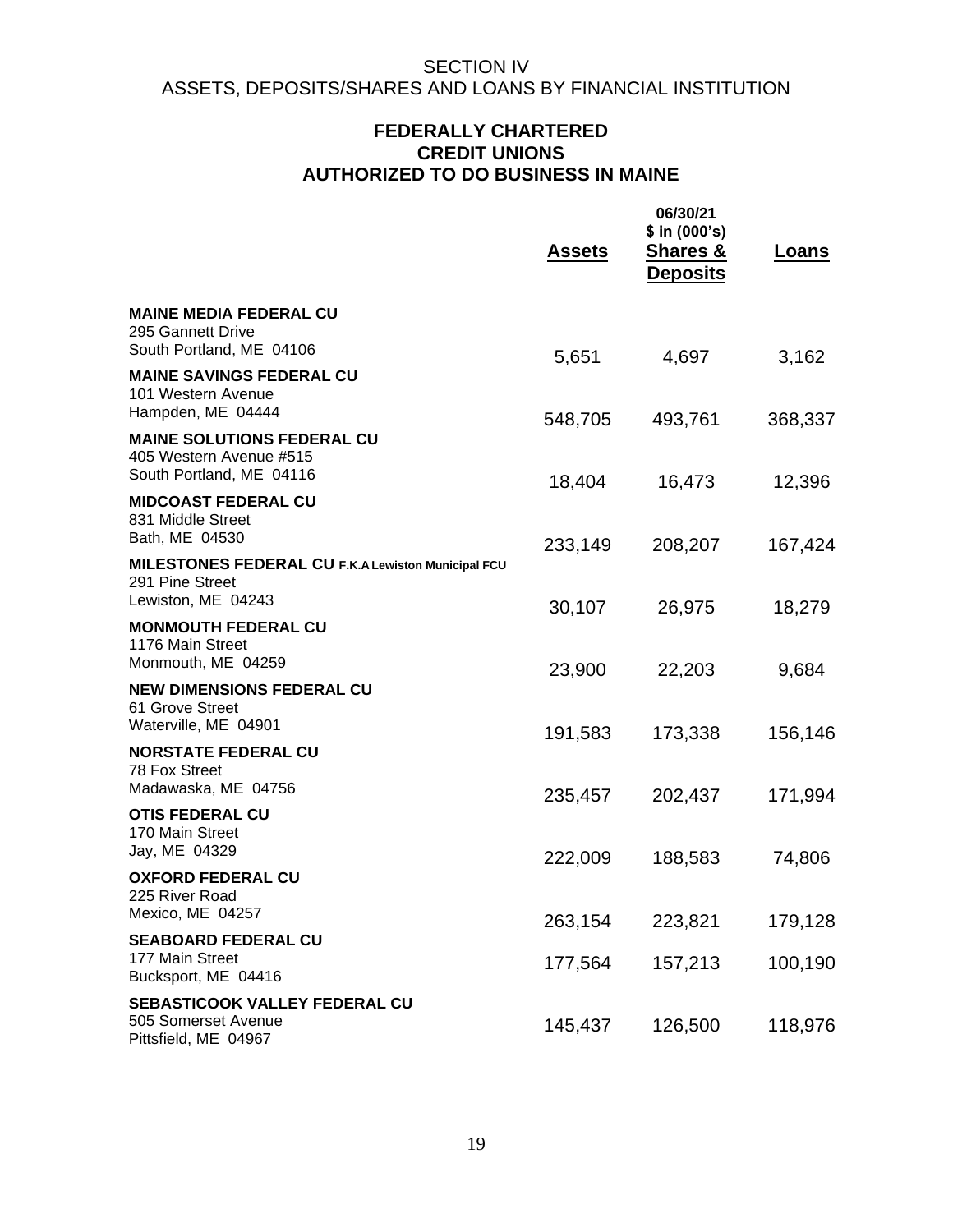## **FEDERALLY CHARTERED CREDIT UNIONS AUTHORIZED TO DO BUSINESS IN MAINE**

|                                                                                                                 | <b>Assets</b> | 06/30/21<br>$$$ in (000's)<br><b>Shares &amp;</b><br><b>Deposits</b> | <u>Loans</u> |
|-----------------------------------------------------------------------------------------------------------------|---------------|----------------------------------------------------------------------|--------------|
| THE COUNTY FEDERAL CU <sup>2</sup><br>82 Bennett Drive<br>Caribou, ME 04736                                     | 415,264       | 370,797                                                              | 273,597      |
| <b>TOWN &amp; COUNTRY FEDERAL CU</b><br>557 Main Street<br>South Portland, ME 04106                             | 484,863       | 441,639                                                              | 355,739      |
| <b>TRADEMARK FEDERAL CU</b><br>44 Edison Drive<br>Augusta, ME 04332                                             | 113,429       | 101,404                                                              | 61,618       |
| <b>TRUCHOICE FEDERAL CU</b><br>272 Park Avenue<br>Portland, ME 04104                                            | 187,171       | 170,402                                                              | 152,755      |
| <b>TRUGROCER FEDERAL CU<sup>1</sup></b><br>501 East Highland Street<br>Boise, ID 83707<br>1 Maine branch: Wells | N/A           | 2,529                                                                | 2,085        |
| <b>WINTHROP AREA FEDERAL CU</b><br>94 Highland Avenue<br>Winthrop, ME 04364                                     | 89,992        | 81,358                                                               | 46,870       |
| <b>TOTAL: 42</b>                                                                                                | 7,194,091     | 6,414,221                                                            | 4,498,748    |

*Note: <sup>1</sup> Maine shares and loans for Interfaith FCU and TruGrocer FCU, which operates in a multi-state environment, are included in this exhibit; however, Maine assets are not available. <sup>2</sup> The County FCU acquired Penobscot County FCU by merger effective January 1,*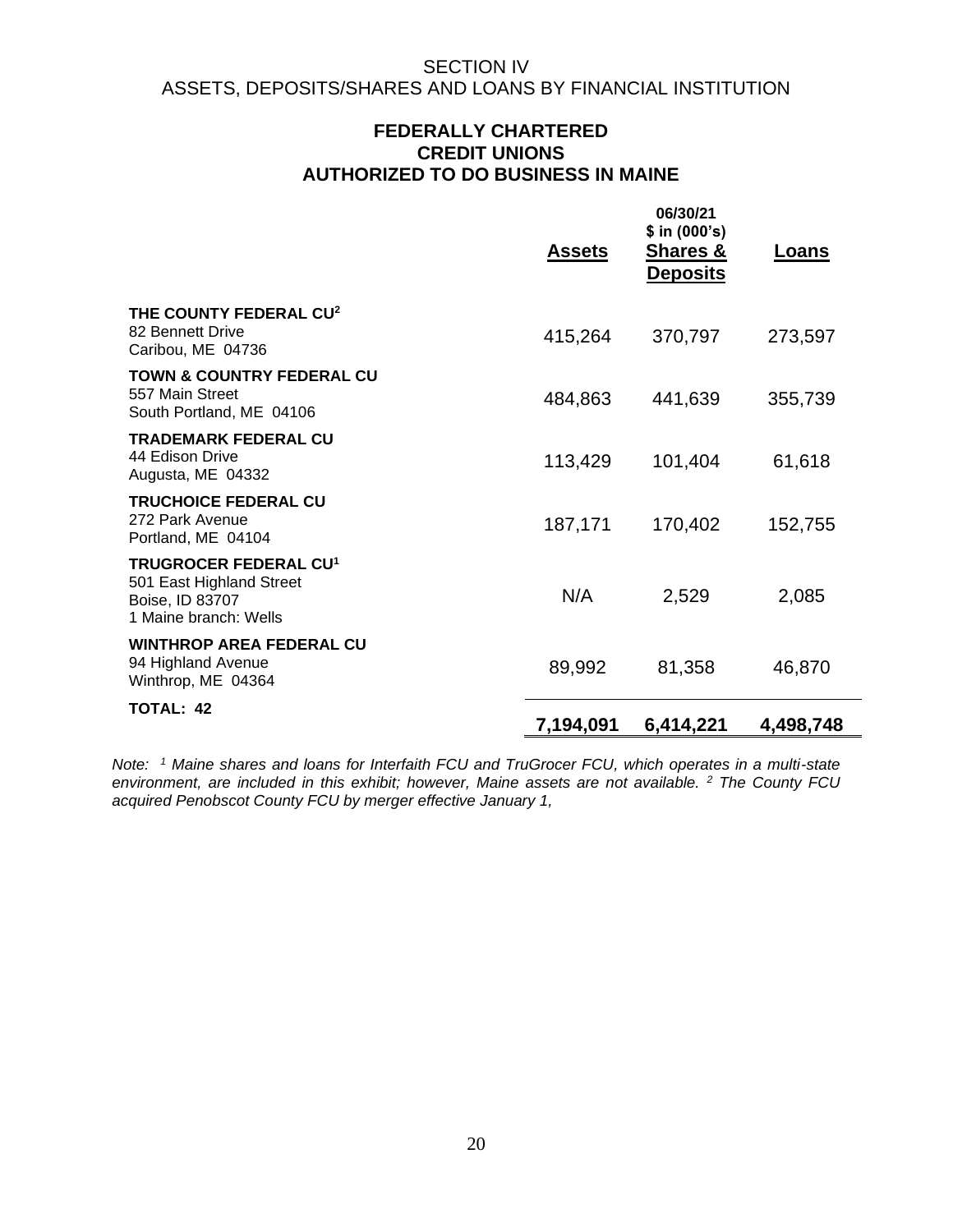#### **Androscoggin Savings Bank**

**30 Lisbon Street**

**Lewiston, ME** 04240

**Locations in** Auburn, Brunswick, Gray, Jay, Lewiston, Lisbon Falls, Portland, South Paris and Turner.

#### **Bangor Savings Bank**

## **24 Hamlin Way**

## **Bangor, ME 04401**

**Locations in** Auburn, Augusta, Bangor, Belfast, Biddeford, Brewer, Brunswick, Bucksport, Calais, Castine, Cornish, Damariscotta, Dexter, Dover-Foxcroft, Eastport, Ellsworth, Falmouth, Farmington, Greenville, Hampden, Houlton, Jonesport, Lewiston, Lincoln, Machias, Madison, Millinocket, New Harbor, Ogunquit, Old Town, Orono, Pittsfield, Portland, Rockland, Rockport, Rumford, Saco, Scarborough, Searsport, Skowhegan, South Portland, Union, Unity, Warren, Waterville, Windham, Winslow, York, Amherst, NH, Colebrook, NH, Concord, NH, Manchester, NH, and Portsmouth, NH.

#### **Bar Harbor Bank & Trust**

## **82 Main Street**

### **Bar Harbor, ME 04609**

**Locations in** Bangor, Bar Harbor, Blue Hill, Brewer, Brunswick, Deer Isle, Ellsworth, Lubec, Machias, Milbridge, Mount Desert, Newport, Northeast Harbor, Orono, Pittsfield, Rockland, South China, Southwest Harbor, Waterville, and Winter Harbor. DBA Lake Sunapee with the following New Hampshire and Vermont locations: **New Hampshire:** Andover, Bedford, Bradford, Claremont, Concord, Enfield, Grantham, Hanover, Hillsborough, Lebanon, Manchester, Milford, Nashua, Newbury, New London, Newport, Peterborough, Sunapee, and West Lebanon. **Vermont:** Brandon, Pittsford, Randolph, Rochester, Royalton, Rutland, South Royalton, Williamstown, and Woodstock.

#### **Bar Harbor Savings and Loan Association**

**103 Main Street Bar Harbor, ME 04609 Location in** Bar Harbor.

**Bar Harbor Trust Services 135 High Street Ellsworth, ME 04605**

#### **Bath Savings Institution**

#### **105 Front Street Bath, ME 04530 Locations in** Bath, Boothbay Harbor, Brunswick, Damariscotta, Falmouth, Freeport, Portland, South Portland, Westbrook, and Yarmouth.

#### **Clearstead Trust**

**111 Commercial Street Portland, ME 04101**

#### **Coast Line Credit Union**

**333 Cottage Road South Portland, ME 04106 Location in** South Portland.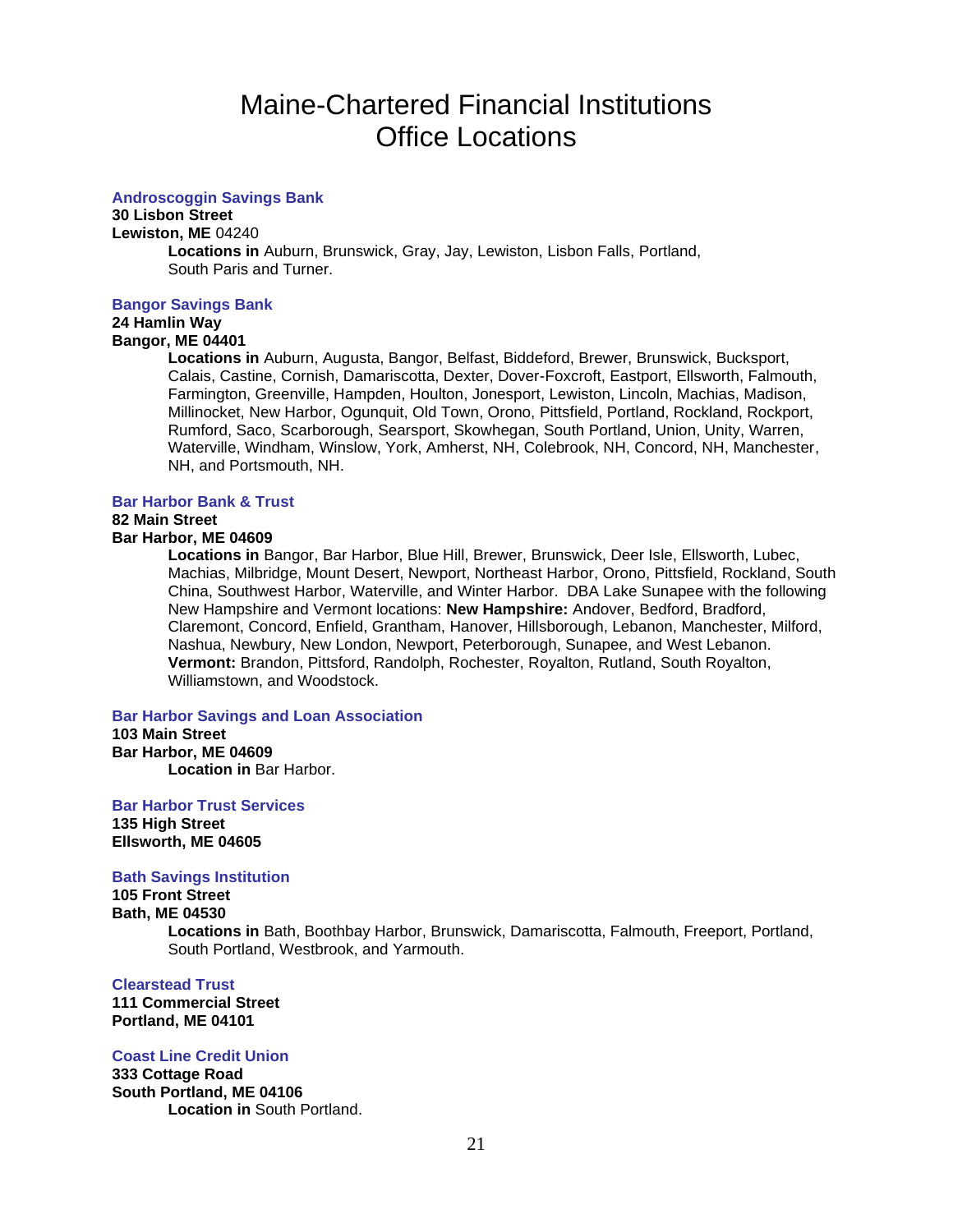#### **Community Credit Union**

**144 Pine Street Lewiston, ME 04240 Location in** Auburn, Lewiston, and Turner.

#### **Connected Credit Union**

**85 Civic Center Drive Augusta, ME 04330 Locations in** Augusta and Winslow.

**cPort Credit Union 50 Riverside Industrial Parkway Portland, ME 04101 Locations in** Augusta, Portland, and Scarborough.

#### **Down East Credit Union**

**23 Third Avenue Baileyville, ME 04694 Locations in** Baileyville, Bangor, Belfast, Calais, Machias, Richmond, Topsham, and Unity.

#### **Eastern Seaboard**

No longer operating as a trust company. Voluntary liquidation concluded on December 24, 2021.

**Eaton Vance Trust Company Two International Place Boston, MA 02110**

### **Evergreen Credit Union**

**225 Riverside Street Portland, ME 04101 Locations in** Naples, Portland, South Portland, and Windham.

#### **Five County Credit Union**

**765 Washington Street Bath, ME 04530 Locations in** Auburn, Augusta, Bath, Bowdoinham, Brunswick, Lewiston, Lisbon, Portland, Rockland, Scarborough, Skowhegan, Topsham, Waterville, Windham, and Yarmouth.

#### **Franklin Savings Bank**

**197 Main Street Farmington, ME 04938 Locations in** Ellsworth, Farmington, Jay, Rangeley, Rumford, Skowhegan, and Wilton.

#### **Global Trust Company**

**12 Gill Street Woburn, MA 01801**

#### **Gorham Savings Bank**

#### **64 Main Street Gorham, ME 04038**

**Locations in** East Waterboro, Falmouth, Gorham, Portland, Scarborough, South Portland, Standish, Windham, and Yarmouth.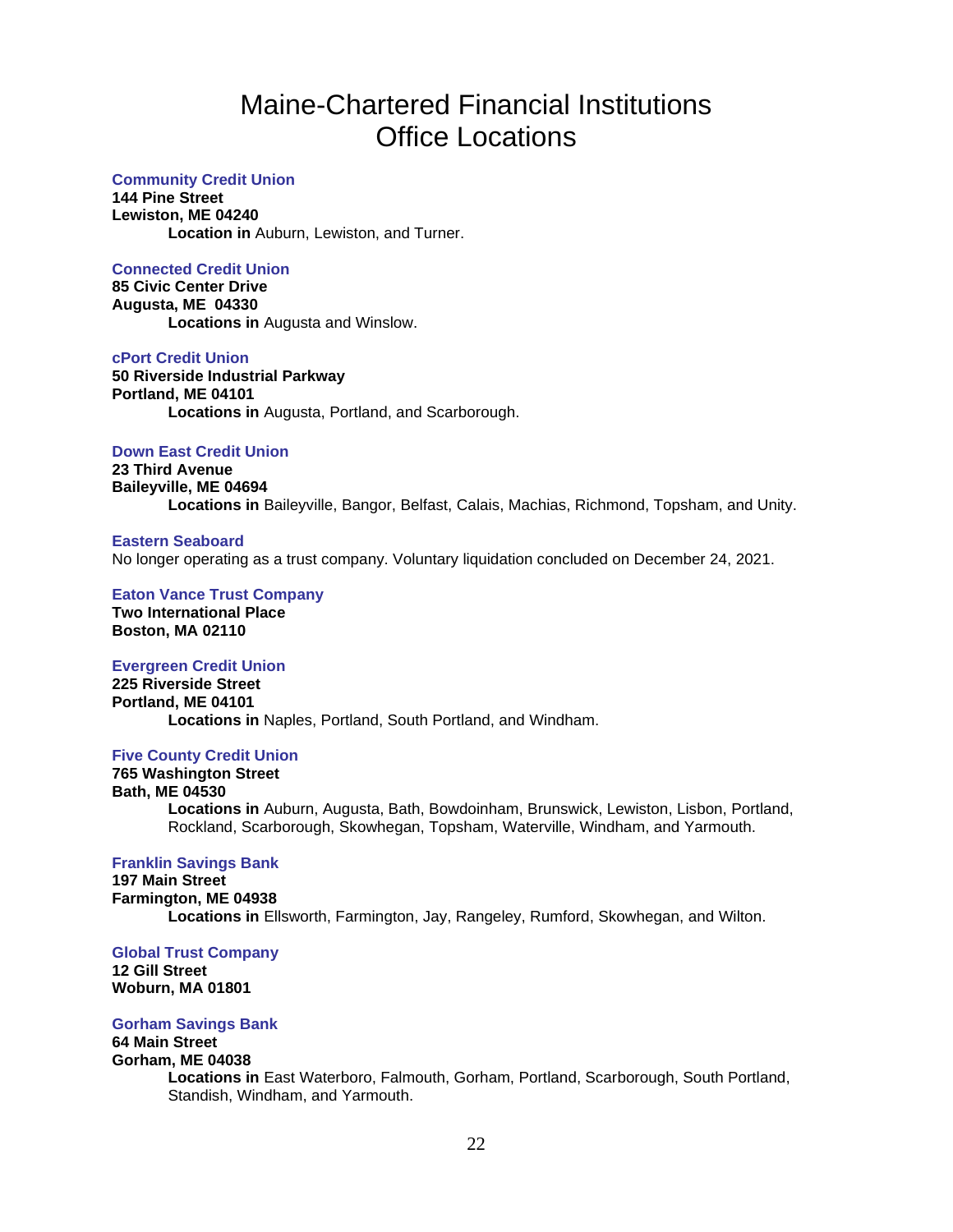#### **H.M. Payson & Co.**

**1 Portland Square**

**Portland, ME 04101**

**Location** in Damariscotta**.**

#### **Katahdin Trust Company**

## **11 Main Street**

**Patten, ME 04765**

**Locations in** Ashland, Bangor, Caribou, Eagle Lake, Fort Fairfield, Fort Kent, Hampden, Houlton, Island Falls, Mars Hill, Oakfield, Patten, Presque Isle, Scarborough, and Van Buren.

#### **Kennebec Savings Bank**

#### **150 State Street Augusta, ME 04332 Locations in** Augusta, Farmingdale, Freeport, Waterville, and Winthrop.

#### **Kennebunk Savings Bank**

## **104 Main Street**

#### **Kennebunk, ME 04043**

**Locations in** Berwick, Eliot, Kennebunk, Kittery, North Berwick, Ogunquit, Sanford, Wells, York, Dover, NH, Hampton, NH, Newmarket, NH, Portsmouth, NH, and Stratham, NH.

#### **Machias Savings Bank**

## **4 Center Street**

#### **Machias, ME 04654**

**Locations in** Bangor, Bar Harbor, Brewer, Calais, Caribou, Columbia, Danforth, Ellsworth, Houlton, Lincoln, Machias, Portland, Presque Isle, Princeton, and Rockland.

#### **Maine Community Bank**

## **254 Main Street**

#### **Biddeford, ME 04005**

**Locations in** Auburn, Biddeford, Brunswick, Kennebunk, Lewiston, Scarborough, Waterboro, Westbrook, and Windham.

#### **Maine State Credit Union**

**200 Capitol Street Augusta, ME 04330 Locations in** Augusta and Waterville.

#### **Nixon Peabody**

**Exchange Place 53 State Street Boston, MA 02110**

#### **Northeast Bank**

#### **27 Pearl Street Portland, ME 04101**

**Locations in** Auburn, Augusta, Bethel, Brunswick, Buckfield, Harrison, Poland, Portland, and South Paris.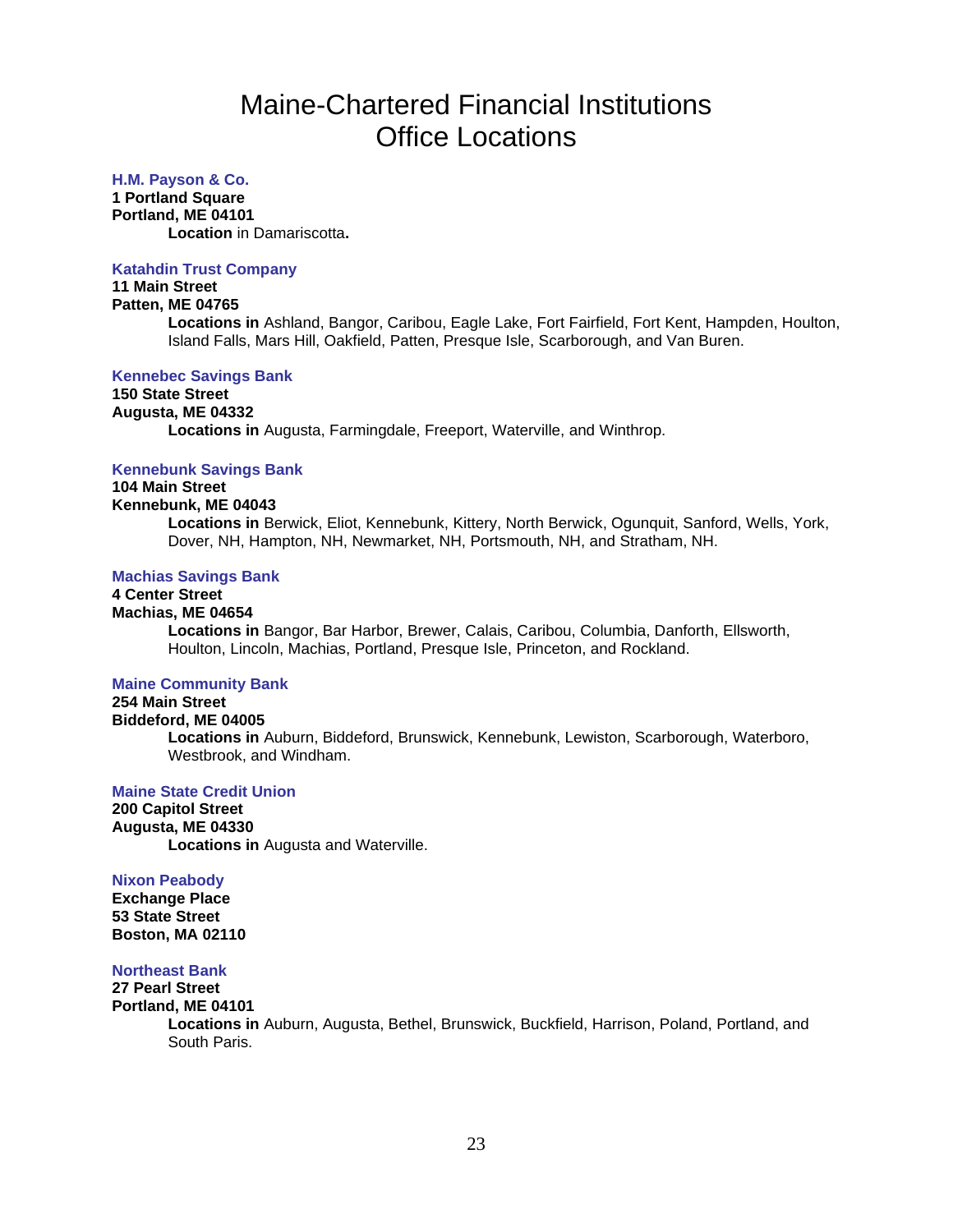#### **Norway Savings Bank**

## **261 Main Street**

### **Norway, ME 04268**

**Locations in** Auburn**,** Bethel, Bridgton, Brunswick, Falmouth, Freeport, Fryeburg, Gorham, Gray, Kennebunk, Naples, Norway, Portland, Topsham, Saco, Scarborough, South Paris, South Portland, Standish, Windham, and Yarmouth.

#### **Partners Bank**

## **900 Main Street**

### **Sanford, ME 04093**

**Locations in** Buxton, East Waterboro, Limerick, Sanford, Springvale, Wells, York, Kingston, NH, Portsmouth, NH, and Rye, NH.

#### **Pentegra Trust Company**

**701 Westchester Avenue White Plains, NY 10604**

#### **PeoplesChoice Credit Union**

**23 Industrial Park Road Saco, ME 04072 Locations in** Biddeford, Saco, Sanford, and Wells.

**Plimoth Trust Company**

**38 Resnik Road Plymouth, MA 02360**

#### **Portland Trust Company**

**Two City Center Portland, ME 04101**

#### **Sabattus Regional Credit Union**

**2 Middle Road Sabattus, ME 04280 Location in** Sabattus.

#### **Saco and Biddeford Savings Institutions**

### **252 Main Street**

#### **Saco, ME 04072**

**Locations in** Biddeford, Old Orchard Beach, Portland, Saco, Scarborough, South Portland, and Westbrook.

#### **Saco Valley Credit Union**

**312 Main Street Saco, ME 04072 Locations in** Saco and Waterboro.

#### **Skowhegan Savings Bank**

#### **13 Elm Street Skowhegan, ME 04976**

**Locations in** Augusta, Bingham, Dexter, Fairfield, Farmington, Jackman, Kingfield, Madison, Norridgewock, Portland, Rangeley, and Skowhegan.